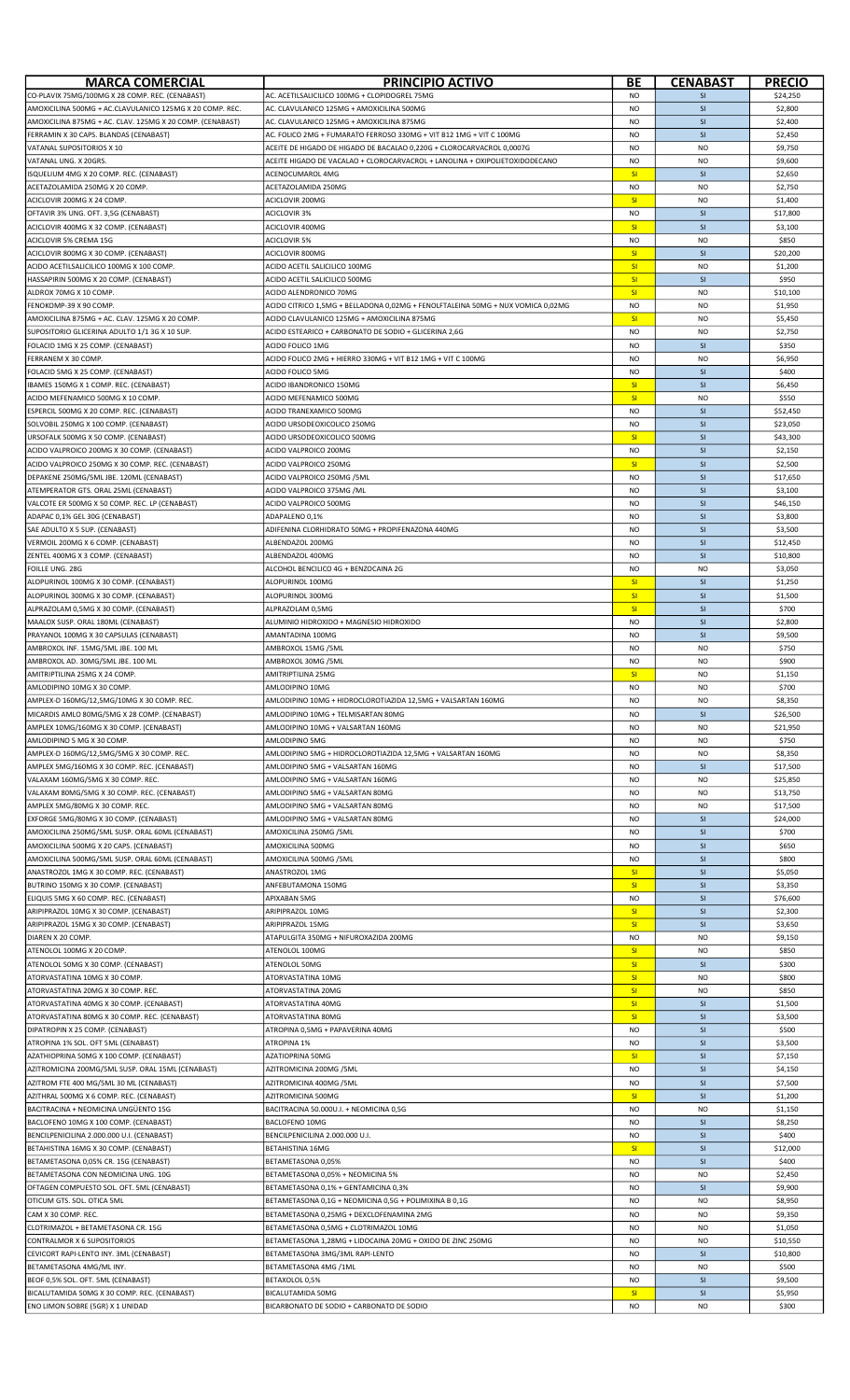| ENEMA EVACUANTE ADULTOS 133ML (CENABAST)                    | <b>BIFOSFATO DE SODIO</b>                                           | <b>NO</b>      | SI        | \$1,600  |
|-------------------------------------------------------------|---------------------------------------------------------------------|----------------|-----------|----------|
| FOSFOSODA LAXANTE ORAL FCO. 45ML                            | <b>BIFOSFATO DE SODIO</b>                                           | NO             | <b>NO</b> | \$2,150  |
|                                                             |                                                                     |                |           |          |
| LUMIGAN 0,03% SOL. OFT. 3ML (CENABAST)                      | BIMATOPROST 0,03%                                                   | <b>NO</b>      | <b>SI</b> | \$10,950 |
| GANFORT SOL. OFT. 5ML (CENABAST)                            | BIMATOPROST 0,03% + TIMOLOL 0,5%                                    | <b>NO</b>      | SI        | \$12,050 |
| BIPROSEL 1,25MG X 30 COMP. REC. (CENABAST)                  | BISOPROLOL 1,25MG                                                   | <b>NO</b>      | <b>SI</b> | \$3,000  |
| BISOPRIL 1,25MG X 30 COMP.                                  | BISOPROLOL 1,25MG                                                   | <b>NO</b>      | <b>NO</b> | \$3,050  |
| EUROCOR 10MG X 35 COMP. (CENABAST)                          | <b>BISOPROLOL 10MG</b>                                              | SI             | <b>SI</b> | \$11,550 |
| BISOPROLOL 2,5MG X 30 COMP.                                 | BISOPROLOL 2,5MG                                                    | <b>NO</b>      | <b>NO</b> | \$4,500  |
|                                                             |                                                                     |                |           |          |
| BISOPROLOL 5MG X 30 COMP.                                   | <b>BISOPROLOL 5MG</b>                                               | SI             | <b>NO</b> | \$7,550  |
| COLON MAX X 60 CAPS.                                        | BOLDO + CYNARA + MANZANILLA + MELISSA MENTA + QUIMACHAMALI          | <b>NO</b>      | <b>NO</b> | \$5,000  |
| TRIPLENEX SOL. OFT. 5ML (CENABAST)                          | BRIMATOPROST 0,1MG + BRIMONIDINA 1,5MG + TIMOLOL 6,83MG /1ML        | <b>NO</b>      | SI        | \$19,250 |
| ALPHAGAN-P 0,15% SOL. OFT. 5ML (CENABAST)                   | BRIMONIDINA 0,15%                                                   | <b>NO</b>      | SI        | \$10,900 |
| COMBIGAN SOL. OFT. 5ML (CENABAST)                           | BRIMONIDINA 0,2% + TIMOLOL 0,5%                                     | <b>NO</b>      | <b>SI</b> | \$9,350  |
|                                                             |                                                                     |                |           |          |
| AGGLAD OFTENO SOL. OFT. 5ML (CENABAST)                      | <b>BRIMONIDINA 2%</b>                                               | <b>NO</b>      | <b>SI</b> | \$3,700  |
| AZOPT 1% SUSP. OFT. 5ML (CENABAST)                          | <b>BRINZOLAMIDA 1%</b>                                              | <b>NO</b>      | SI        | \$14,150 |
| AZARGA SUSP. OFT. 5ML (CENABAST)                            | BRINZOLAMIDA 1% + TIMOLOL 0,5%                                      | <b>NO</b>      | SI        | \$16,550 |
| BROMHEXINA 4MG/5ML JBE. 100ML (CENABAST)                    | <b>BROMHEXINA 4MG /5ML</b>                                          | <b>NO</b>      | SI        | \$900    |
| IPRAT 0,25MG SOL. NEB. 20ML (CENABAST)                      | BROMURO DE IPATROPIO 0,25MCG                                        | <b>NO</b>      | SI        | \$2,400  |
| FENOTEROL BROMURO DE IPATROPIO 20ML (CENABAST)              | BROMURO DE IPATROPIO 0,25MG + FENOTEROL 0,5MG /1ML                  | <b>NO</b>      | <b>SI</b> | \$4,250  |
|                                                             |                                                                     |                |           |          |
| IPRASYNT 20MCG/DOSIS INH. 200 DOSIS (CENABAST)              | BROMURO DE IPATROPIO 20MCG /DOSIS                                   | <b>NO</b>      | SI        | \$2,150  |
| VANNAIR 160MCG/4.5MCG DOSIS INH. 120 DOSIS (CENABAST)       | BUDESONIDA 160MCG + FORMOTEROL 4,5MCG /DOSIS                        | NO             | SI        | \$11,500 |
| AEROVIAL 200MCG/DOSIS INH. 200 DOSIS (CENABAST)             | <b>BUDESONIDA 200MCG /DOSIS</b>                                     | <b>NO</b>      | <b>SI</b> | \$1,400  |
| VANNAIR 80MCG/4.5MCG DOSIS INH. 120 DOSIS (CENABAST)        | BUDESONIDA 80MCG + FORMOTEROL 4,5MCG /DOSIS                         | <b>NO</b>      | SI        | \$18,200 |
| TRANSTEC 35MCG X 5 PARCHES (CENABAST)                       | BUPRENORFINA 35MCG /HORA                                            | <b>NO</b>      | SI        | \$26,750 |
|                                                             |                                                                     |                |           |          |
| CINABEL X 10 COMP.                                          | CAFEINA 100MG + CLORFENAMINA 1MG + ERGOTAMINA 1MG + METAMIZOL 300MG | <b>NO</b>      | <b>NO</b> | \$750    |
| MIGRATAM X 10 COMP. REC.                                    | CAFEINA 100MG + ERGOTAMINA 1MG + METAMIZOL 300MG                    | <b>NO</b>      | <b>NO</b> | \$1,100  |
| TAPSIN POLVO LIMONADA DIA X 1 SOBRE                         | CAFEINA 33MG + NOSCAPINA 10MG + PARACETAMOL 400MG + VIT C 50MG      | <b>NO</b>      | <b>NO</b> | \$550    |
| TAPSIN POLVO LIMONADA NOCHE X 1 SOBRE                       | CAFEINA 33MG + NOSCAPINA 10MG + PARACETAMOL 400MG + VIT C 50MG      | <b>NO</b>      | <b>NO</b> | \$550    |
| HIDROFEROL 0,266MG X 30 CAPS. BLANDAS                       | CALCIFEDIOL 0,266MG                                                 | <b>NO</b>      | <b>NO</b> | \$23,350 |
|                                                             |                                                                     |                |           |          |
| ELCAL-D PLUS X 40 CAPS. (CENABAST)                          | CALCIO 500MG + VITAMINA D3 400U.I.                                  | <b>NO</b>      | SI        | \$1,600  |
| CALCITRIOL 0,5MCG X 60 CAPS. (CENABAST)                     | CALCITRIOIL 0,5MCG                                                  | <b>NO</b>      | SI        | \$15,000 |
| CALCITRIOL 0,25MCG X 60 CAPS. (CENABAST)                    | CALCITRIOL 0,25MCG                                                  | <b>NO</b>      | SI        | \$5,400  |
| BLOX-D 16MG/12,5MG X 30 COMP. (CENABAST)                    | CANDESARTAN 16MG + HIDROCLOROTIAZIDA 12,5MG                         | NO             | <b>SI</b> | \$17,150 |
| CAPTOPRIL 25MG X 30 COMP. REC. (CENABAST)                   | CAPTOPRIL 25MG                                                      | SI             | SI        | \$1,050  |
|                                                             |                                                                     |                |           |          |
| CARBAMAZEPINA 200MG X 20 COMP.                              | CARBAMAZEPINA 200MG                                                 | SI             | <b>NO</b> | \$900    |
| TEGRETAL CR 400MG X 60 COMP. REC. (CENABAST)                | CARBAMAZEPINA 400MG LIBERACION PROLONGADA                           | SI             | SI        | \$35,600 |
| GRIFOPARKIN X 30 COMP. (CENABAST)                           | CARBIDOPA 25MG + LEVODOPA 250MG                                     | <b>NO</b>      | SI        | \$2,900  |
| KALITIUM 450MG X 30 COMP. REC. (CENABAST)                   | CARBONATO DE LITIO 450MG                                            | SI             | <b>SI</b> | \$7,000  |
|                                                             |                                                                     | SI             | <b>NO</b> | \$1,350  |
| CARVEDILOL 12,5MG X 30 COMP.                                | CARVEDILOL 12,5MG                                                   |                |           |          |
| BETAPLEX 12,5MG X 30 COMP.                                  | CARVEDILOL 12,5MG                                                   | SI             | <b>NO</b> | \$12,400 |
| CARVEDILOL 25MG X 30 COMP.                                  | CARVEDILOL 25MG                                                     | SI             | <b>NO</b> | \$1,200  |
| CARVEDILOL 6,25MG X 30 COMP.                                | CARVEDILOL 6,25MG                                                   | SI             | <b>NO</b> | \$1,850  |
| CEFADROXILO 250MG/5ML SUSP. ORAL 60ML (CENABAST)            | CEFADROXILO 250MG /5ML                                              | <b>NO</b>      | SI        | \$1,500  |
|                                                             |                                                                     |                | <b>SI</b> |          |
| CEFADROXILO 500MG X 10 CAPS. (CENABAST)                     | CEFADROXILO 500MG                                                   | SI             |           | \$1,100  |
| CUROCEF 250MG/5ML SUSP. 100ML (CENABAST)                    | CEFUROXIMA 250MG /5ML                                               | <b>NO</b>      | SI        | \$21,300 |
| CEFUROXIMA 500MG X 14 COMP. REC. (CENABAST)                 | CEFUROXIMA 500MG                                                    | SI             | <b>SI</b> | \$15,700 |
| CELECOXIB 200MG X 30 CAPS. (CENABAST)                       | CELECOXIB 200MG                                                     | SI             | <b>SI</b> | \$1,350  |
| CETIRIZINA 10MG X 30 COMP. REC. (CENABAST)                  | CETIRIZINA 10MG                                                     | SI             | SI        | \$950    |
| CETIRIZINA 5MG/5ML JBE. 60ML (CENABAST)                     | CETIRIZINA 5MG/5ML                                                  | <b>NO</b>      | <b>SI</b> | \$1,750  |
|                                                             |                                                                     |                |           |          |
| CICLOBENZAPRINA 10MG X 20 COMP.                             | CICLOBENZAPRINA 10MG                                                | SI             | <b>NO</b> | \$750    |
| CILOSVITAE 100MG X 28 COMP. (CENABAST)                      | CILOSTAZOL 100MG                                                    | SI             | SI        | \$2,800  |
| CIPROFIBRATO 100MG X 30 CAPS. (CENABAST)                    | CIPROFIBRATO 100MG                                                  | <b>NO</b>      | <b>SI</b> | \$9,350  |
| SOPHIXIN OFTENO 0,3% SOL. OFT. 5ML (CENABAST)               | CIPROFLOXACINO 0,3%                                                 | <b>NO</b>      | <b>SI</b> | \$3,950  |
| CIPROVAL OTICO SOL. OTICA 5ML (CENABAST)                    | CIPROFLOXACINO 0,3%                                                 | <b>NO</b>      | SI        | \$10,300 |
|                                                             |                                                                     |                |           |          |
| CIPRODEX SOL. OFT. 5ML (CENABAST)                           | CIPROFLOXACINO 0,3% + DEXAMETASONA 0,1%                             | NO             | SI        | \$11,000 |
| CIPROFLOXACINO 500MG X 10 COMP. REC. (CENABAST)             | CIPROFLOXACINO 500MG                                                | SI             | SI        | \$450    |
| APETROL JBE. 120ML                                          | CIPROHEPTADINA + VITAMINAS                                          | <b>NO</b>      | <b>NO</b> | \$4,000  |
| LADY-TEN 35 X 21 COMP. REC.                                 | CIPROTERONA 2MG + ETINILESTRADIOL 0,035MG                           | SI             | <b>NO</b> | \$19,400 |
|                                                             | CITALOPRAM 20MG                                                     | SI             | SI        | \$1,200  |
| CITALOPRAM 20MG X 30 COMP. (CENABAST)                       |                                                                     |                |           |          |
| CLARITROMICINA 250MG/5ML SUSP. ORAL 70ML (CENABAST)         | CLARITROMICINA 250MG /5ML                                           | <b>NO</b>      | <b>SI</b> | \$6,400  |
| CLARITROMICINA 500MG X 14 COMP. REC. (CENABAST)             | CLARITROMICINA 500MG                                                | SI             | SI        | \$3,600  |
| LEROGIN X 30 COMP. REC. (CENABAST)                          | CLIDINIO 2,5MG + CLORDIAZEPOXIDO 5MG                                | <b>NO</b>      | SI        | \$3,000  |
| CLINDAMICINA 300MG X 16 CAPS. (CENABAST)                    | CLINDAMICINA 300MG                                                  | SI             | <b>SI</b> | \$29,050 |
|                                                             |                                                                     | <b>NO</b>      | <b>NO</b> |          |
| CLOBETASOL 0,05% CR. 25G                                    | CLOBETASOL 0,05%                                                    |                |           | \$1,950  |
| ANAFRANIL 25MG X 20 GRAGEAS (CENABAST)                      | CLOMIPRAMINA 25MG                                                   | SI             | SI        | \$5,300  |
| ANAFRANIL 75MG X 20 GRAGEAS (CENABAST)                      | CLOMIPRAMINA 75MG                                                   | SI             | SI        | \$8,700  |
| CLONAZEPAM 0,5MG X 30 COMP. (CENABAST)                      | CLONAZEPAM 0,5MG                                                    | SI             | SI        | \$850    |
| CLONAZEPAM 2MG X 30 COMP. (CENABAST)                        | CLONAZEPAM 2MG                                                      | SI             | SI        | \$1,200  |
| CATAPRESAN 100MCG X 30 COMP. (CENABAST)                     | CLONIDINA 100MCG                                                    | <b>NO</b>      | <b>SI</b> | \$14,800 |
| CLONIXINATO DE LISINA 100MG/2ML INY. (CENABAST)             | CLONIXINATO DE LISINA 100MG /2ML                                    | <b>NO</b>      | SI        | \$200    |
|                                                             |                                                                     |                |           |          |
| COLMAX 125MG X 20 COMP. REC. (CENABAST)                     | CLONIXINATO DE LISINA 125MG                                         | SI             | SI        | \$800    |
| CLOPIDOGREL 75MG X 30 COMP. REC.                            | <b>CLOPIDOGREL 75MG</b>                                             | SI             | <b>NO</b> | \$7,450  |
| CLORANFENICOL 0,5% SOL. OFT. 10ML (CENABAST)                | CLORANFENICOL 0,5%                                                  | <b>NO</b>      | SI        | \$1,200  |
| CLORANFENICOL 1% UNG. OFT. 3,5G (CENABAST)                  | <b>CLORANFENICOL 1%</b>                                             | <b>NO</b>      | <b>SI</b> | \$550    |
| AEROGASTROL X 20 CAPS.                                      | CLORDIAZEPOXIDO 5MG + METOCLOPRAMIDA 5MG + SIMETICONA 104MG         | <b>NO</b>      | <b>NO</b> | \$5,450  |
|                                                             |                                                                     |                |           |          |
| CLORFENAMINA 10MG/ML INY.                                   | CLORFENAMINA 10MG /ML                                               | <b>NO</b>      | <b>SI</b> | \$200    |
| CEFALMIN X 20 COMP.                                         | CLORFENAMINA 1MG + ERGOTAMINA 1MG + METAMIZOL 300MG                 | <b>NO</b>      | <b>NO</b> | \$1,750  |
| NASTUL COMPUESTO JBE. 100ML (CENABAST)                      | CLORFENAMINA 2MG + PARACETAMOL 125MG + PSEUDOEFEDRINA 30MG          | <b>NO</b>      | <b>SI</b> | \$1,650  |
| CLORFENAMINA 4MG X 20 COMP.                                 | CLORFENAMINA 4MG                                                    | SI             | <b>NO</b> | \$200    |
| CLORHEXIDINA GLUCONATO 0,12% FCO. 150ML (CENABAST)          | CLORHEXIDINA 0,12%                                                  | <b>NO</b>      | SI        | \$2,450  |
| AB ANTITUSIVO X 12 COMP.                                    | CLORHEXIDINA 5MG + NOSCAPINA 10MG                                   | <b>NO</b>      | <b>NO</b> |          |
|                                                             |                                                                     |                |           | \$2,400  |
| LARGACTIL 100MG X 20 COMP. REC. (CENABAST)                  | CLORPROMAZINA 100MG                                                 | <b>NO</b>      | SI        | \$3,900  |
| CLOTRIMAZOL 1% CR. 20G                                      | CLOTRIMAZOL 1%                                                      | NO             | <b>NO</b> | \$950    |
| FUNGOS 100MG X 5 OVULOS VAGINALES (CENABAST)                | CLOTRIMAZOL 100MG                                                   | <b>NO</b>      | <b>SI</b> | \$650    |
| FUNGOS 500MG OVULOS VAGINALES                               | CLOTRIMAZOL 500MG                                                   | <b>NO</b>      | SI        | \$300    |
|                                                             |                                                                     |                |           |          |
| CLOXACILINA 500MG X 10 CAPS. (CENABAST)                     | CLOXACILINA 500MG                                                   | NO             | <b>SI</b> | \$700    |
| BIOSUL 40MG X 30 COMP.                                      | COLAGENO NATIVO 40MG                                                | <b>NO</b>      | <b>NO</b> | \$13,050 |
| COLCHICINA 0,5MG X 40 COMP.                                 | COLCHICINA 0,5MG                                                    | <b>NO</b>      | <b>NO</b> | \$1,900  |
| BONAVID 300.000U.I./2ML S.O. GTS. ORAL                      | COLECALCIFEROL 300.000U.I./2ML                                      | <b>NO</b>      | <b>NO</b> | \$15,800 |
| MALTOFER 100MG X 30 COMP. (CENABAST)                        | COMPLEJO DE HIERRO                                                  | <b>NO</b>      | SI        | \$8,600  |
| DINAFLEX DUO FORTE 1,5G/1,2G X 30 SOBRES (CENABAST)         | CONDROITINA 1.200MG + GLUCOSAMINA 1.500MG                           | <b>NO</b>      | <b>SI</b> |          |
|                                                             |                                                                     |                |           | \$22,500 |
| GLUCOSAMINA 500MG + CONDROITINA 400MG X 30 COMP. (CENABAST) | CONDROITINA 400MG + GLUCOSAMINA 500MG                               | <b>NO</b>      | SI        | \$4,750  |
| GLUCOSAMINA 500MG + CONDROITINA 400MG X 60 COMP. (CENABAST) | CONDROITINA 400MG + GLUCOSAMINA 500MG                               | <b>NO</b>      | SI        | \$9,400  |
|                                                             | DABIGATRAN ETEXILATO 110MG                                          | N <sub>O</sub> | <b>SI</b> | \$56,600 |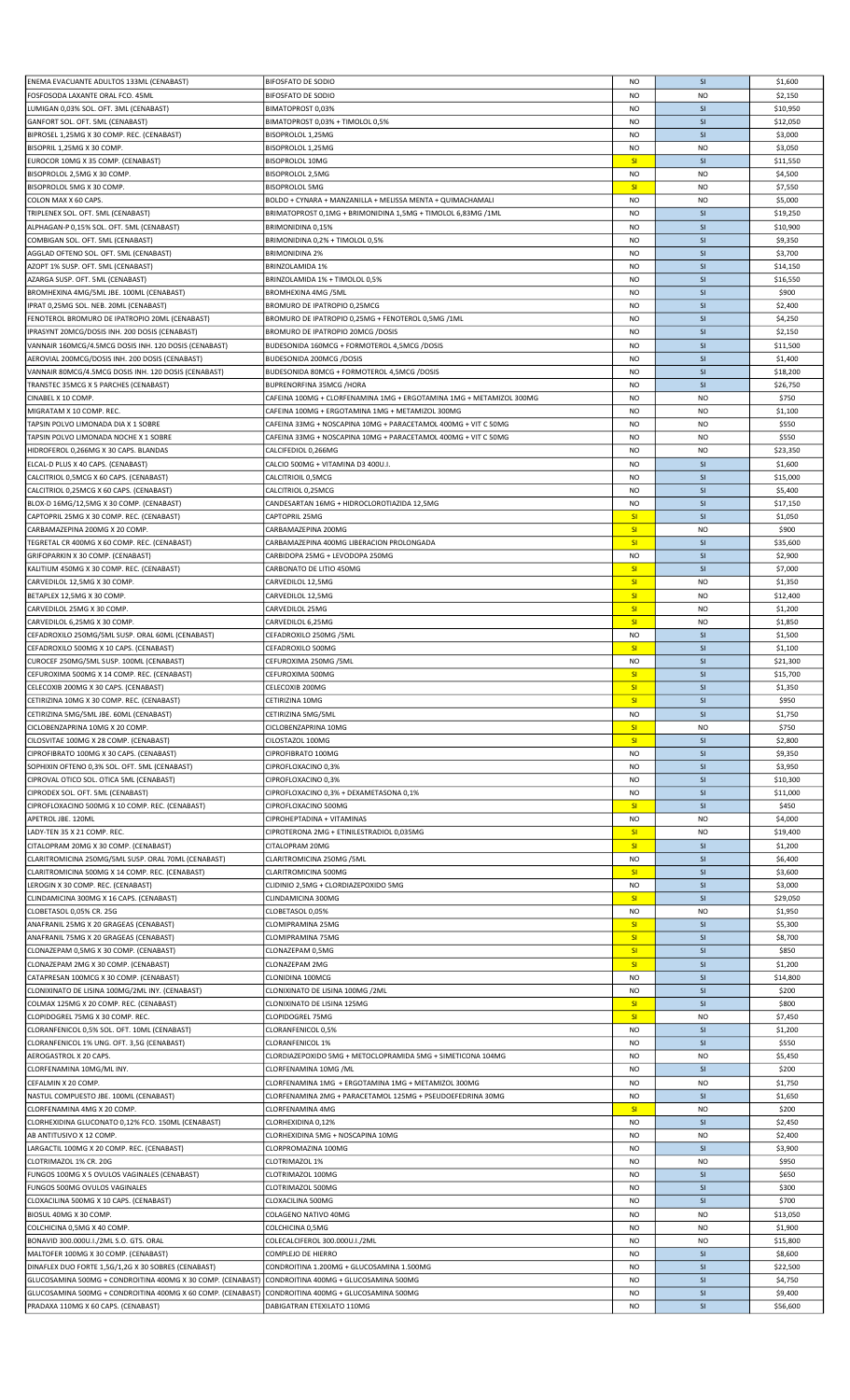|                                                       |                                                                | <b>NO</b> | <b>SI</b>      |           |
|-------------------------------------------------------|----------------------------------------------------------------|-----------|----------------|-----------|
| PRADAXA 150MG X 60 CAPS. (CENABAST)                   | DABIGATRAN ETEXILATO 150MG                                     |           |                | \$58,850  |
| FORXIGA 10MG X 28 COMP. REC. (CENABAST)               | DAPAGLIFLOZINA 10MG                                            | <b>NO</b> | SI             | \$25,650  |
| XIGDUO XR 10MG/1.000MG X 28 COMP. REC. (CENABAST)     | DAPAGLIFLOZINA 10MG + METFORMINA 1.000MG LIBERACION PROLONGADA | <b>NO</b> | SI             | \$36,650  |
| XIGDUO XR 5MG/1.000MG X 56 COMP. REC. (CENABAST)      | DAPAGLIFLOZINA 5MG + METFORMINA 1.000MG LIBERACION PROLONGADA  | <b>NO</b> | SI             | \$38,500  |
|                                                       |                                                                |           |                |           |
| DISFLAX 30MG X 30 COMP. (CENABAST)                    | DEFLAZACORT 30MG                                               | SI        | SI             | \$39,050  |
| DESPEX 2,5MG/5ML JBE. 120ML (CENABAST)                | DESLORATADINA 2,5MG /5ML                                       | <b>NO</b> | SI             | \$2,300   |
| D-HISTAPLUS 5MG X 25 COMP. REC. (CENABAST)            | DESLORATADINA 5MG                                              | SI        | SI             | \$600     |
|                                                       |                                                                |           |                |           |
| PROLIA 60MG/ML JERINGA PRE LLENADA (CENABAST)         | DESONUMAB 60MG /ML                                             | NO        | SI             | \$191,550 |
| FLURES-D SOL. OFT. 5ML (CENABAST)                     | DEXAMETASONA 0,1% + TOBRAMICINA 0,3%                           | <b>NO</b> | SI             | \$5,450   |
| TRAZIDEX UNG. OFT. 3,5G (CENABAST)                    | DEXAMETASONA 0,1% + TOBRAMICINA 0,3%                           | <b>NO</b> | SI             | \$5,650   |
|                                                       |                                                                |           |                |           |
| CORTYK 4MG X 25 COMP. (CENABAST)                      | DEXAMETASONA 4MG                                               | <b>NO</b> | SI             | \$8,750   |
| DIFLAM GEL 60G                                        | DICLOFENACO 1,16%                                              | <b>NO</b> | <b>NO</b>      | \$1,950   |
|                                                       |                                                                |           |                |           |
| PIREXYL 12,5MG X 5 SUP. (CENABAST)                    | DICLOFENACO 12,5MG                                             | <b>NO</b> | SI             | \$400     |
| PRO-LERTUS 140MG X 10 CAP.                            | DICLOFENACO 140MG                                              | <b>NO</b> | <b>NO</b>      | \$4,700   |
| DICLOFENACO 15MG/ML GTS. ORAL 20ML (CENABAST)         | DICLOFENACO 15MG / ML                                          | <b>NO</b> | SI             | \$1,550   |
|                                                       |                                                                |           |                |           |
| LERTUS 25MG X 20 COMP. (CENABAST)                     | DICLOFENACO 25MG                                               | <b>NO</b> | SI             | \$5,200   |
| DICLOFENACO 50MG X 10 COMP.                           | DICLOFENACO 50MG                                               | <b>NO</b> | N <sub>O</sub> | \$250     |
| DOLOMERPAL X 20 CAPS.                                 | DICLOFENACO 50MG + VIT B1 50MG + VIT B6 20MG + VIT B12 1MG     | NO        | <b>NO</b>      | \$10,900  |
|                                                       |                                                                |           |                |           |
| PROMERPAL 140MG X 10 CAPS.                            | DICLOFENACO COLESTERAMINA 140MG                                | <b>NO</b> | <b>NO</b>      | \$3,700   |
| VERTIUM 25MG X 40 COMP. (CENABAST)                    | DIFENIDOL 25MG                                                 | <b>NO</b> | SI             | \$7,100   |
| DIGOXINA 0,25MG X 30 CAPS. (CENABAST)                 | DIGOXINA 0,25MG                                                | <b>NO</b> | SI             | \$950     |
|                                                       |                                                                |           |                |           |
| TILDIEM 60MG X 60 COMP. (CENABAST)                    | DILTIAZEM 60MG                                                 | <b>NO</b> | SI             | \$9,900   |
| TILDIEM 90MG X 60 COMP. (CENABAST)                    | DILTIAZEM 90MG                                                 | <b>NO</b> | SI             | \$15,800  |
| VENARTEL 500MG X 60 COMP. REC. (CENABAST)             | DIOSMINA 450MG + HEPERIDINA 50MG                               | <b>NO</b> | SI             | \$12,000  |
|                                                       |                                                                |           |                |           |
| ANTABUS 500MG X 20 COMP. (CENABAST)                   | DISULFIRAM 500MG                                               | <b>NO</b> | SI             | \$2,850   |
| DOMPERIDONA 10MG X 20 COMP. (CENABAST)                | DOMPERIDONA 10MG                                               | SI        | SI             | \$300     |
|                                                       |                                                                |           |                |           |
| DOSIN SPO 10MG/ML GTS. ORAL 20ML (CENABAST)           | DOMPERIDONA 10MG /ML                                           | <b>NO</b> | SI             | \$1,000   |
| NEPOKARE 10MG X 30 COMP. REC. (CENABAST)              | DONEPEZILO 10MG                                                | SI        | SI             | \$2,450   |
| DORZOX 2% SOL. OFT. 5ML (CENABAST)                    | DORZOLAMIDA 2%                                                 | <b>NO</b> | SI             | \$6,050   |
|                                                       |                                                                |           |                |           |
| ELIPTIC OFTENO SOL. OFT. 5ML (CENABAST)               | DORZOLAMIDA 2% + TIMOLOL 0,5% /1ML                             | <b>NO</b> | SI             | \$4,150   |
| GLAUSOLETS PLUS SOL. OFT. 5ML                         | DORZOLAMIDA 20MG + TIMOLOL 5MG                                 | <b>NO</b> | <b>NO</b>      | \$11,300  |
|                                                       |                                                                |           |                |           |
| DOXAZOSINA 2MG X 30 COMP. (CENABAST)                  | DOXAZOSINA 2MG                                                 | SI        | <b>SI</b>      | \$6,000   |
| DOXAZOSINA 4MG X 30 COMP. REC. (CENABAST)             | DOXAZOSINA 4MG                                                 | SI        | SI             | \$5,750   |
| DOXICICLINA 100MG X 10 CAPS. (CENABAST)               | DOXICICLINA 100MG                                              | SI        | <b>SI</b>      | \$3,650   |
|                                                       |                                                                |           |                |           |
| PLURIAMIN X 30 COMP. LIBERACION PROLONGADA            | DOXILAMINA 10MG + PIRIDOXINA 10MG                              | <b>NO</b> | <b>NO</b>      | \$14,450  |
| DULOXETINA 30MG X 30 CAPS. (CENABAST)                 | <b>DULOXETINA 30MG</b>                                         | SI        | SI             | \$2,600   |
| DULOXETINA 60MG X 30 CAPS. (CENABAST)                 | DULOXETINA 60MG                                                | SI        | <b>SI</b>      | \$5,700   |
|                                                       |                                                                |           |                |           |
| JARDIANCE 10MG X 30 COMP. REC. (CENABAST)             | EMPAGLIFLOZINA 10MG                                            | <b>NO</b> | <b>SI</b>      | \$28,400  |
| JARDIANCE 25MG X 30 COMP. REC. (CENABAST)             | EMPAGLIFLOZINA 25MG                                            | <b>NO</b> | SI             | \$33,900  |
|                                                       | <b>ENALAPRIL 10MG</b>                                          | SI        | SI             | \$200     |
| ENALAPRIL 10MG X 40 COMP. REC. (CENABAST)             |                                                                |           |                |           |
| ENALAPRIL 20MG X 20 COMP.                             | <b>ENALAPRIL 20MG</b>                                          | SI        | <b>NO</b>      | \$450     |
| ENALTEN 5MG X 30 COMP. (CENABAST)                     | <b>ENALAPRIL 5MG</b>                                           | SI        | <b>SI</b>      | \$1,350   |
|                                                       |                                                                |           |                |           |
| FLAPEX-E X 10 CAPS.                                   | ENZIMAS DIGESTIVAS + SIMETICONA 60MG                           | NO        | <b>NO</b>      | \$4,350   |
| ERITROMICINA 500MG X 8 COMP. (CENABAST)               | ERITROMICINA 500MG                                             | <b>NO</b> | SI             | \$1,050   |
| ESCITALOPRAM 20MG X 30 COMP. (CENABAST)               | <b>ESCITALOPRAM 20MG</b>                                       | SI        | SI             | \$2,850   |
|                                                       |                                                                |           |                |           |
| ESOMEPRAZOL 20MG X 30 COMP. REC. (CENABAST)           | ESOMEPRAZOL 20MG                                               | SI        | SI             | \$2,850   |
| ESOMEPRAZOL 40MG X 30 COMP. (CENABAST)                | ESOMEPRAZOL 40MG                                               | SI        | SI             | \$2,500   |
|                                                       |                                                                |           |                |           |
|                                                       |                                                                |           |                |           |
| ESPIRONOLACTONA 25MG X 20 COMP.                       | ESPIRONOLACTONA 25MG                                           | SI        | <b>NO</b>      | \$900     |
| HORMOGEL PUMP 35G (CENABAST)                          | ESTRADIOL 0,100G                                               | <b>NO</b> | <b>SI</b>      | \$16,100  |
| NOVAFEM INY. X 1 AMP. (CENABAST)                      | ESTRADIOL 5MG + MEDROXIPROGESTERONA 25MG /0,5ML                | <b>NO</b> | <b>NO</b>      | \$6,150   |
|                                                       |                                                                |           |                |           |
| ESZOPICLONA 3MG X 30 COMP. REC. (CENABAST)            | ESZOPICLONA 3MG                                                | <b>NO</b> | <b>SI</b>      | \$2,850   |
| <b>JOLIAN 3MG/0,02MG X 28 COMP. REC. (CENABAST)</b>   | ETINILESTRADIOL 0,02MG + DROSPERINONA 3MG                      | <b>NO</b> | SI             | \$5,900   |
| NORAH X 28 COMP.                                      | ETINILESTRADIOL 0,03MG + DIENOGEST 2MG                         | SI        | <b>NO</b>      | \$13,500  |
|                                                       |                                                                |           |                |           |
| VONILLE CD X 28 COMP. REC. (CENABAST)                 | ETINILESTRADIOL 0,03MG + LEVONORGESTREL 0,15MG                 | <b>NO</b> | <b>SI</b>      | \$750     |
| ANOVULATORIOS X 21 COMP. (CENABAST)                   | ETINILESTRADIOL 30MCG + LEVONORGESTREL 150MCG                  | SI        | SI             | \$1,650   |
| ETORICOXIB 120MG X 7 COMP. REC. (CENABAST)            | ETORICOXIB 120MG                                               | SI        | <b>SI</b>      |           |
|                                                       |                                                                |           |                | \$4,050   |
| ETOVITAE 60MG X 14 COMP. REC. (CENABAST)              | ETORICOXIB 60MG                                                | SI        | <b>SI</b>      | \$4,650   |
| COXIDOL 90MG X 14 COMP. REC.                          | ETORICOXIB 90MG                                                | SI        | <b>NO</b>      | \$10,500  |
| EZETIMIBA 10MG X 28 COMP. REC. (CENABAST)             | EZETIMIBA 10MG                                                 | SI        | SI             | \$18,650  |
|                                                       |                                                                |           |                |           |
| ZETIROL S 10MG/10MG X 28 COMP. (CENABAST)             | EZETIMIBA 10MG + SIMVASTAINA 10MG                              | SI        | <b>SI</b>      | \$20,950  |
| ZETIROL S 10MG/20MG X 28 COMP. (CENABAST)             | EZETIMIBA 10MG + SIMVASTATINA 20MG                             | SI        | SI             | \$21,900  |
|                                                       |                                                                |           |                |           |
| FAMOTIDINA 20MG X 20 COMP.                            | <b>FAMOTIDINA 20MG</b>                                         | SI        | <b>NO</b>      | \$600     |
| FAMOTIDINA 40MG X 30 COMP. (CENABAST)                 | <b>FAMOTIDINA 40MG</b>                                         | SI        | <b>SI</b>      | \$900     |
| FENITOINA SODICA 100MG X 30 COMP. (CENABAST)          | FENITOINA 100MG                                                | SI        | <b>NO</b>      | \$1,000   |
|                                                       |                                                                |           |                |           |
| FERBEX 200MG X 30 CAPSULAS                            | FENOFIBRATO 200MG                                              | SI        | <b>NO</b>      | \$13,150  |
| BERODUAL HFA AEROSOL 10ML (CENABAST)                  | FENOTEROL 50MCG                                                | <b>NO</b> | SI             | \$12,300  |
| ALEXIA FORTE X 30 COMP.                               | FEXOFENADINA 120MG                                             | SI        | N <sub>O</sub> | \$15,150  |
|                                                       |                                                                |           |                |           |
| ALEXIA 120MG X 30 COMP.                               | FEXOFENADINA 180MG                                             | SI        | <b>NO</b>      | \$14,400  |
| FINAFLUX 5MG X 30 COMP. (CENABAST)                    | <b>FINASTERIDE 5MG</b>                                         | SI        | SI             | \$6,000   |
| LISUR 200MG X 20 COMP. (CENABAST)                     | FLAVOXATO 200MG                                                | <b>NO</b> | <b>SI</b>      | \$8,750   |
|                                                       |                                                                |           |                |           |
| FLUCLOXACILINA 250MG/5ML 60ML                         | FLUCLOXACILINA 250MG / 5ML                                     | <b>NO</b> | <b>NO</b>      | \$1,800   |
| FLUCLOXACILINA 500MG X 12 CAPS. (CENABAST)            | FLUCLOXACILINA 500MG                                           | <b>NO</b> | <b>SI</b>      | \$1,350   |
| FELSOL 150MG X 5 CAPS. (CENABAST)                     | FLUCONAZOL 150MG                                               | SI        | <b>SI</b>      | \$700     |
|                                                       |                                                                |           |                |           |
| FLUNARIZINA 10MG X 25 COMP. (CENABAST)                | FLUNARIZINA 10MG                                               | NO        | SI             | \$5,150   |
| FLUOXETINA 20MG X 60 COMP. (CENABAST)                 | FLUOXETINA 20MG                                                | SI        | SI             | \$1,000   |
| ETACONIL 250MG X 90 COMP. (CENABAST)                  | FLUTAMIDA 250MG                                                | <b>NO</b> | SI             | \$16,450  |
|                                                       |                                                                |           |                |           |
| BREXOVENT 125MCG/DOSIS INH. 120 DOSIS (CENABAST)      | FLUTICASONA 125MCG /DOSIS                                      | <b>NO</b> | SI             | \$4,500   |
| BREXOTIDE INH 25MCG/125MCG 120 DOSIS (CENABAST)       | FLUTICASONA 125MCG + SALMETEROL 25MCG /DOSIS                   | <b>NO</b> | SI             | \$2,050   |
| FLIXOTIDE LF 250MCG /DOSIS INH. 120 DOSIS (CENABAST)  | FLUTICASONA 250MCG /DOSIS                                      | <b>NO</b> | <b>SI</b>      | \$23,900  |
|                                                       |                                                                |           |                |           |
| BREXOTIDE 25MCG/250MCG 120 DOSIS (CENABAST)           | FLUTICASONA 250MCG + SALMETEROL 25MCG /DOSIS                   | <b>NO</b> | SI             | \$2,200   |
| FLIXONASE 50MCG /DOSIS INH. 120 DOSIS (CENABAST)      | FLUTICASONA 50MCG /DOSIS                                       | NO        | SI             | \$3,250   |
| TRELEGY ELLIPTA 92MCG/55MCG/22MCG X 30 DOSIS          | FLUTICASONA 92MCG + UMECLIDINIO 62,5MCG + VILANTEROL 22MCG     | <b>NO</b> | <b>NO</b>      | \$70,050  |
|                                                       |                                                                |           |                |           |
| RELVAR 99MCG/22MCG X 30 DOSIS                         | FLUTICASONA 92MCG + VILANTEROL 22MCG                           | <b>NO</b> | N <sub>O</sub> | \$39,700  |
| ALENYS 27,5MCG/DOSIS SUSP. NASAL 120 DOSIS (CENABAST) | FLUTICAZONA 27,5MCG                                            | <b>NO</b> | <b>SI</b>      | \$7,050   |
| FUROSEMIDA 40MG X 12 COMP.                            | FUROSEMIDA 40MG                                                | <b>SI</b> | <b>NO</b>      | \$400     |
|                                                       |                                                                |           |                |           |
| GABAPENTINA 300MG X 30 CAPS. (CENABAST)               | GABAPENTINA 300MG                                              | SI        | SI             | \$1,900   |
| GEMFIBROZILO 300MG X 30 COMP. (CENABAST)              | GEMFIBROZILO 300MG                                             | SI        | <b>SI</b>      | \$2,650   |
|                                                       |                                                                |           |                |           |
| GEMFIBROZILO 600MG X 30 COMP. (CENABAST)              | GEMFIBROZILO 600MG                                             | SI        | <b>SI</b>      | \$2,000   |
| GENTAMICINA 0,3% SOL. OFT. 5ML (CENABAST)             | GENTAMICINA 0,3%                                               | NO        | SI             | \$700     |
| GENTAMICINA 0,3% UNG. OFT. 3,5G (CENABAST)            | GENTAMICINA 0,3%                                               | <b>NO</b> | SI             | \$5,100   |
|                                                       |                                                                |           |                |           |
| GLICENEX DUO 500MG/2,5MG X 30 COMP.                   | GLIBENCLAMIDA 2,5MG + METFORMINA 500MG                         | <b>NO</b> | <b>NO</b>      | \$7,150   |
| GLIBENCLAMIDA 5MG X 60 COMP. (CENABAST)               | <b>GLIBENCLAMIDA 5MG</b>                                       | SI        | <b>SI</b>      | \$650     |
| GLUKAUT 500MG/5MG X 60 COMP. REC. (CENABAST)          | GLIBENCLAMIDA 5MG + METFORMINA 500MG                           | NO        | <b>SI</b>      | \$2,400   |
| CLOBAZAM 10MG X 20 COMP. (CENABAST)                   | GRIFOCLABAM 10MG                                               | <b>NO</b> | SI             | \$9,900   |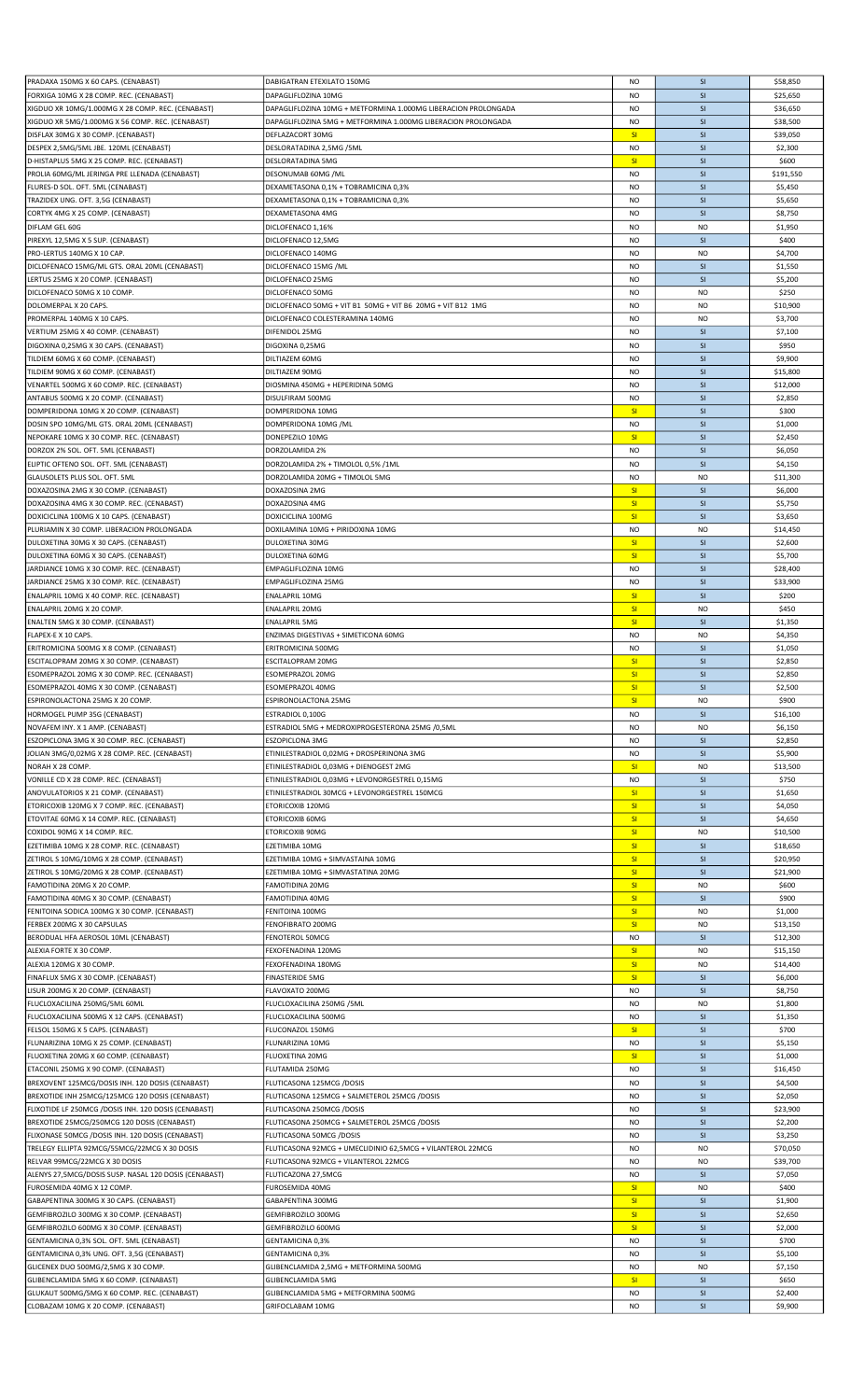| HALOPERIDOL 5MG X 20 COMP.                         | HALOPERIDOL 5MG                                               | SI        | <b>NO</b>      | \$5,000  |
|----------------------------------------------------|---------------------------------------------------------------|-----------|----------------|----------|
| OFTAFILM 0,4% SOL. OFT. 10ML (CENABAST)            | HIALURONATO DE SODIO 0,4%                                     | <b>NO</b> | SI             | \$6,550  |
| OFTAFILM SP 0,4% SOL. OFT. 10ML                    | HIALURONATO DE SODIO 0,4% SIN PRESERVANTES                    | <b>NO</b> | <b>NO</b>      | \$10,450 |
|                                                    |                                                               |           |                |          |
| VALAPLEX-D 160MG/12,5MG X 30 COMP. REC.            | HIDOCLOROTIAZIDA 12,5MG + VALSARTAN 160MG                     | NO.       | <b>NO</b>      | \$12,000 |
| VALAPLEX-D 80MG/12,5 mg X 30 COMP. REC.            | HIDOCLOROTIAZIDA 12,5MG + VALSARTAN 80MG                      | <b>NO</b> | <b>NO</b>      | \$9,500  |
| HIDRALAZINA 50MG X 30 COMP. (CENABAST)             | HIDRALAZINA 50MG                                              | SI        | SI             | \$1,500  |
|                                                    |                                                               |           |                |          |
| CARVAS-D 20MG/12,5MG X 30 COMP. REC.               | HIDROCLOROTIAZIDA 12,5MG + OLMESARTAN 20MG                    | SI        | <b>NO</b>      | \$13,950 |
| CARVAS-D 40MG/12,5MG X 30 COMP. REC                | HIDROCLOROTIAZIDA 12,5MG + OLMESARTAN 40MG                    | SI        | <b>NO</b>      | \$13,950 |
| TENSUREN-D 80MG/12,5MG X 30 COMP. (CENABAST)       | HIDROCLOROTIAZIDA 12,5MG + TELMISARTAN 80MG                   | <b>NO</b> | SI             | \$11,000 |
|                                                    |                                                               |           |                |          |
| HIDRORONOL-T X 50 COMP. (CENABAST)                 | HIDROCLOROTIAZIDA 25MG + TRIAMTERENO 50MG                     | <b>NO</b> | SI             | \$1,150  |
| VALAPLEX-D FTE 160MG/25MG X 30 COMP.               | HIDROCLOROTIAZIDA 25MG + VALSARTAN 160MG                      | <b>NO</b> | <b>NO</b>      | \$9,500  |
| HIDROCLOROTIAZIDA 50MG X 20 COMP.                  | HIDROCLOROTIAZIDA 50MG                                        | SI        | <b>NO</b>      | \$750    |
|                                                    |                                                               |           |                |          |
| HIDROCORTISONA 1% CR. 15G (CENABAST)               | HIDROCORTISONA 1%                                             | <b>NO</b> | SI             | \$1,600  |
| HIDROCORTISONA 20MG X 20 COMP. (CENABAST)          | HIDROCORTISONA 20MG                                           | NO        | SI             | \$4,800  |
| DALUN 20MG X 20 COMP.                              | HIDROXICINA 20MG                                              | <b>NO</b> | <b>NO</b>      | \$1,550  |
|                                                    |                                                               |           |                |          |
| FERIUM 50MG/ML SOL. GTS. ORAL 30ML (CENABAST)      | HIERRO MALTOSADO 50MG /ML                                     | <b>NO</b> | SI             | \$5,650  |
| LAGRIMAS ARTIFICIALES 0,7% FCO. 10ML               | HIPROMELOSA 0,7%                                              | <b>NO</b> | <b>NO</b>      | \$2,050  |
| IBUPROFENO 100MG/5ML SUSP. ORAL 100ML (CENABAST)   | IBUPROFENO 100MG / 5ML                                        | <b>NO</b> | SI             | \$950    |
|                                                    |                                                               |           |                |          |
| IBUPROFENO 200MG/5ML JBE. 120ML (CENABAST)         | IBUPROFENO 200MG / 5ML                                        | <b>NO</b> | SI             | \$850    |
| KITADOL DUO X 10 COMP. REC.                        | IBUPROFENO 200MG + PARACETAMOL 300MG                          | <b>NO</b> | <b>NO</b>      | \$2,350  |
| IBUPROFENO 400MG X 20 COMP.                        | <b>IBUPROFENO 400MG</b>                                       | SI        | SI             | \$550    |
|                                                    |                                                               |           |                |          |
| DOLORUB CREMA 5%, 45 GR                            | <b>IBUPROFENO 5%</b>                                          | <b>NO</b> | <b>NO</b>      | \$2,350  |
| IBUPROFENO 600MG X 20 COMP.                        | <b>IBUPROFENO 600MG</b>                                       | SI        | <b>NO</b>      | \$950    |
| ULTIBRO BREEZHALER 110MCG/50MCG X 30 CAPS. (CENABA | INDACATEROL 110MCG + GLICOPIRRONIO 50MCG                      | <b>NO</b> | SI             | \$48,300 |
|                                                    |                                                               |           |                |          |
| FLEXONO 25MG X 30 CAPS. (CENABAST)                 | <b>INDOMETACINA 25MG</b>                                      | <b>NO</b> | SI             | \$1,900  |
| LANTUS 100U.I./ML 10ML (CENABAST)                  | INSULINA GLARGINA HUMANA 100U.I. /1ML                         | NO        | SI             | \$44,950 |
| INSULATARD 100U.I./ML 10ML (CENABAST)              | INSULINA HUMANA ISOFANA (NPH) 100U.I. /1ML                    | <b>NO</b> | SI             | \$3,050  |
|                                                    |                                                               |           |                |          |
| SOSORBIDA 10MG X 30 COMPRIMIDOS (CENABAST)         | <b>ISOSORBIDA 10MG</b>                                        | NO        | SI             | \$450    |
| ACNERAL 10MG X 30 CAPS.                            | ISOTRETINOINA 10MG                                            | SI        | <b>NO</b>      | \$9,550  |
|                                                    | <b>ISOTRETINOINA 20MG</b>                                     | SI        | SI             |          |
| ACNERAL 20MG X 30 CAPS. (CENABAST)                 |                                                               |           |                | \$22,500 |
| ITRACONAZOL 100MG X 15 CAPS. (CENABAST)            | ITRACONAZOL 100MG                                             | SI        | <b>SI</b>      | \$14,500 |
| KETOCONAZOL 2% CR. 20G                             | KETOCONAZOL 2%                                                | NO        | <b>NO</b>      | \$1,450  |
|                                                    |                                                               |           |                |          |
| BIOGEL 2% SHAMPOO 150ML                            | KETOCONAZOL 2%                                                | <b>NO</b> | <b>NO</b>      | \$12,400 |
| KETOCONAZOL 200MG X 10 COMP.                       | KETOCONAZOL 200MG                                             | <b>NO</b> | <b>NO</b>      | \$900    |
| KETOPROFENO 100MG/2ML FCO. AMP. (CENABAST)         | KETOPROFENO 100MG /2ML                                        | <b>NO</b> | SI             | \$200    |
|                                                    |                                                               |           |                |          |
| KETOPROFENO 50MG X 20 CAPS. (CENABAST)             | <b>KETOPROFENO 50MG</b>                                       | SI        | SI             | \$900    |
| KETOROLACO 10MG X 10 COMP.                         | KETOROLACO 10MG                                               | SI        | <b>NO</b>      | \$950    |
| BURTEN 30MG SL X 2 COMP. SUBLINGUAL                | KETOROLACO 30MG                                               | <b>NO</b> | <b>NO</b>      | \$1,950  |
|                                                    |                                                               |           |                |          |
| LACOSAMIDA 100MG X 10 COMP. REC. (CENABAST)        | LACOSAMIDA 100MG                                              | SI        | SI             | \$12,700 |
| ALDINAM 50MG X 30 COMP. REC. (CENABAST)            | LACOSAMIDA 50MG                                               | <b>NO</b> | SI             | \$14,600 |
| PROTIUM INMUNE X 30 CAPS.                          | LACTOBACILLUS ACIDOPHILUS NCFM + BIFIDOBACTERIUM LACTIS Bi-07 | <b>NO</b> | N <sub>O</sub> | \$7,950  |
|                                                    |                                                               |           |                |          |
| PROTIUM TRANSIT X 30 CAPS.                         | LACTOBACILLUS ACIDOPHILUS NCFM + BIFIDOBACTERIUM LACTIS HN019 | <b>NO</b> | <b>NO</b>      | \$9,950  |
| BIOGAIA GTS. ORAL X 5ML                            | LACTOBACILLUS REUTERI                                         | <b>NO</b> | <b>NO</b>      | \$19,950 |
|                                                    |                                                               |           |                |          |
| LACTULOSA 65% SOL. ORAL 200ML (CENABAST)           | LACTULOSA 65%                                                 | <b>NO</b> | SI             | \$2,100  |
| LAMOTRIGINA 100MG X 60 COMP. (CENABAST)            | LAMOTRIGINA 100MG                                             | SI        | SI             | \$3,800  |
|                                                    |                                                               |           |                |          |
| TRIGILAB 200MG X 30 COMP. (CENABAST)               | LAMOTRIGINA 200MG                                             | SI        | SI             |          |
|                                                    |                                                               |           |                | \$6,500  |
| TRADOX 50MG X 30 COMP. (CENABAST)                  | LAMOTRIGINA 50MG                                              | SI        | SI             | \$900    |
| LAMOTRIGINA 50MG X 30 COMP.                        | LAMOTRIGINA 50MG                                              | SI        | NO             | \$4,450  |
| LANSOPRAZOL 30MG X 30 CAPS. (CENABAST)             | LANSOPRAZOL 30MG                                              | SI        | <b>SI</b>      | \$1,350  |
|                                                    |                                                               |           |                |          |
| LATANOPROST 0,005% SOL. OFT 2,5ML (CENABAST)       | LATANOPROST 0,005%                                            | <b>NO</b> | SI             | \$1,550  |
| XALACOM SOL OFT. 2,5ML (CENABAST)                  | LATANOPROST 0,005% + TIMOLOL 0,5%                             | SI        | SI             | \$3,000  |
| ARTROTIN 20MG X 30 COMP. REC. (CENABAST)           | LEFLUNOMIDA 20MG                                              | SI        | SI             | \$14,500 |
|                                                    |                                                               |           |                |          |
| LETROZOL 2,5MG X 30 COMP. REC. (CENABAST)          | LETROZOL 2,5MG                                                | SI        | SI             | \$3,950  |
| LEVETIRACETAM 1.000MG X 30 COMP. REC. (CENABAST)   | LEVETIRACETAM 1.000MG                                         | SI        | SI             | \$6,950  |
| LEVETIRACETAM 100MG/ML SOL. ORAL 300ML (CENABAST)  | LEVETIRACETAM 100MG /1ML                                      | <b>NO</b> | SI             | \$7,650  |
|                                                    |                                                               |           |                |          |
| LEVETIRACETAM 500MG X 30 COMP. REC. (CENABAST)     | LEVETIRACETAM 500MG                                           | SI        | <b>SI</b>      | \$4,050  |
| LEVOCETIRIZINA 5MG X 30 COMP. REC.                 | LEVOCETIRIZINA 5MG                                            | SI        | N <sub>O</sub> | \$1,550  |
| LEVOFLOXACINO 500MG X 7 COMP. REC. (CENABAST)      | LEVOFLOXACINO 500MG                                           | SI        | SI             | \$1,250  |
|                                                    |                                                               |           |                |          |
| SINOGAN 25MG X 20 COMP. REC. (CENABAST)            | LEVOMEPROMAZINA 25MG                                          | <b>NO</b> | SI             | \$28,700 |
| CERCIORAT 0,75MG X 2 COMP. (CENABAST)              | LEVONORGESTREL 0,75MG                                         | SI        | SI             | \$3,150  |
|                                                    |                                                               | <b>NO</b> | SI             |          |
| LEVOGASTROL 25MG X 30 COMP. (CENABAST)             | LEVOSULPIRIDA 25MG                                            |           |                | \$20,450 |
| EUTIROX 100MCG X 100 COMP. (CENABAST)              | LEVOTIROXINA 100MCG                                           | SI        | SI             | \$1,900  |
| EUTIROX 25MCG X 50 COMP. (CENABAST)                | LEVOTIROXINA 25MCG                                            | <b>NO</b> | SI             | \$4,700  |
|                                                    |                                                               | SI        | SI             |          |
| EUTIROX 50MCG X 50 COMP. (CENABAST)                | LEVOTIROXINA 50MCG                                            |           |                | \$3,000  |
| LEVOTIROXINA 75MCG X 56 COMP. (CENABAST)           | LEVOTIROXINA 75MCG                                            | SI        | SI             | \$2,800  |
| EUTIROX 88MCG X 50 COMP. (CENABAST)                | LEVOTIROXINA 88MCG                                            | <b>NO</b> | SI             | \$6,150  |
|                                                    |                                                               |           |                |          |
| SULFADIAZINA DE PLATA 50G (CENABAST)               | LIDOCAINA + SULFADIAZINA DE PLATA + VITAMINA A                | NO        | SI             | \$5,000  |
| LIDOCAINA 10% SOL. SPRAY FC 50ML                   | LIDOCAINA 10%                                                 | <b>NO</b> | <b>SI</b>      | \$13,800 |
| LIDOCAINA 4% GEL 15G                               | LIDOCAINA 4%                                                  | <b>NO</b> | N <sub>O</sub> | \$4,300  |
| VERSATIS 5% PARCHES X 5 UNIDADES (CENABAST)        | LIDOCAINA 5%                                                  | <b>NO</b> | SI             | \$29,550 |
|                                                    |                                                               |           |                |          |
| TRAYENTA 5MG X 30 COMP. REC. (CENABAST)            | LINAGLIPTINA 5MG                                              | <b>NO</b> | SI             | \$33,200 |
| LOPERAMIDA 2MG X 6 COMP.                           | LOPERAMIDA 2MG                                                | SI        | <b>NO</b>      | \$400    |
|                                                    |                                                               |           |                |          |
| LORATADINA 10MG X 30 COMP. (CENABAST)              | LORATADINA 10MG                                               | SI        | SI             | \$450    |
| LORATADINA 5MG/5ML JBE. 90ML (CENABAST)            | LORATADINA 5MG /5ML                                           | <b>NO</b> | SI             | \$900    |
| LORAZEPAM 2MG X 30 COMP. (CENABAST)                | LORAZEPAM 2MG                                                 | SI        | SI             | \$950    |
|                                                    |                                                               |           | SI             |          |
| LOSARTAN 100MG X 30 COMP. REC. (CENABAST)          | LOSARTAN 100MG                                                | SI        |                | \$1,600  |
| LOSARTAN 50MG X 30 COMP.                           | LOSARTAN 50MG                                                 | SI        | <b>NO</b>      | \$1,000  |
| LAX 3350 17G X 7 SACHET                            | MACROGOL 3350                                                 | NO        | <b>NO</b>      | \$9,800  |
|                                                    |                                                               |           |                |          |
| MAGNESIO 400MG X 60 COMP.                          | MAGNESIO 400MG                                                | NO        | <b>NO</b>      | \$5,000  |
| DOLOVERINA 200MG X 20 COMP. (CENABAST)             | MEBEVERINA 200MG LIBERACION PROLONGADA                        | NO        | <b>SI</b>      | \$10,800 |
| SAYANA 160MG/ML INY. (CENABAST)                    | MEDROXIPROGESTERONA 104MG /0,65ML                             | <b>NO</b> | SI             | \$7,950  |
|                                                    |                                                               |           |                |          |
| PRODASONE 5MG X 20 COMP. (CENABAST)                | MEDROXIPROGESTERONA 5MG                                       | SI        | SI             | \$14,150 |
| PRODASONE 10MG X 20 COMP. (CENABAST)               | MEDROXIPROGESTERONA ACETATO 10MG                              | <b>NO</b> | SI             | \$19,300 |
| CIRCALIFE 3MG X 30 CAPS. (CENABAST)                | <b>MELATONINA 3MG</b>                                         | <b>NO</b> | SI             | \$1,950  |
|                                                    |                                                               |           |                |          |
| MELOXICAM DE 15MG X 10 COMP.                       | MELOXICAM 15MG                                                | SI        | <b>NO</b>      | \$700    |
| MEMIKARE 10MG X 30 COMP. (CENABAST)                | MEMANTINA 10MG                                                | SI        | SI             | \$4,800  |
| MEMANTINA 20MG X 30 COMP. REC. (CENABAST)          | <b>MEMANTINA 20MG</b>                                         | SI        | SI             | \$6,800  |
|                                                    |                                                               |           |                |          |
| PREDUAL X 10 COMP.                                 | MEPIRAMINA 15MG + PAMABRON 25MG + PARACETAMOL 500MG           | <b>NO</b> | N <sub>O</sub> | \$1,450  |
| PENTASA 500MG X 100 COMP. (CENABAST)               | MESALAZINA 500MG                                              | NO        | SI             | \$18,500 |
|                                                    | METAMIZOL 300MG                                               | SI        | SI             | \$550    |
| METAMIZOL SODICO 300MG X 20 COMP. (CENABAST)       |                                                               |           |                |          |
| PARGEVERINA + METAMIZOL GTS. ORAL 15ML (CENABAST)  | METAMIZOL 30G + PARGEVERINA 0,6G /ML                          | <b>NO</b> | SI             | \$2,800  |
| METAMIZOL SODICO 1G/2ML INY.                       | METAMIZOL SODICO 1G /2ML                                      | NO.       | <b>NO</b>      | \$500    |
| GLIMEFOR 1.000MG X 30 COMP. REC. (CENABAST)        | METFORMINA 1.000MG                                            | SI        | SI             | \$3,650  |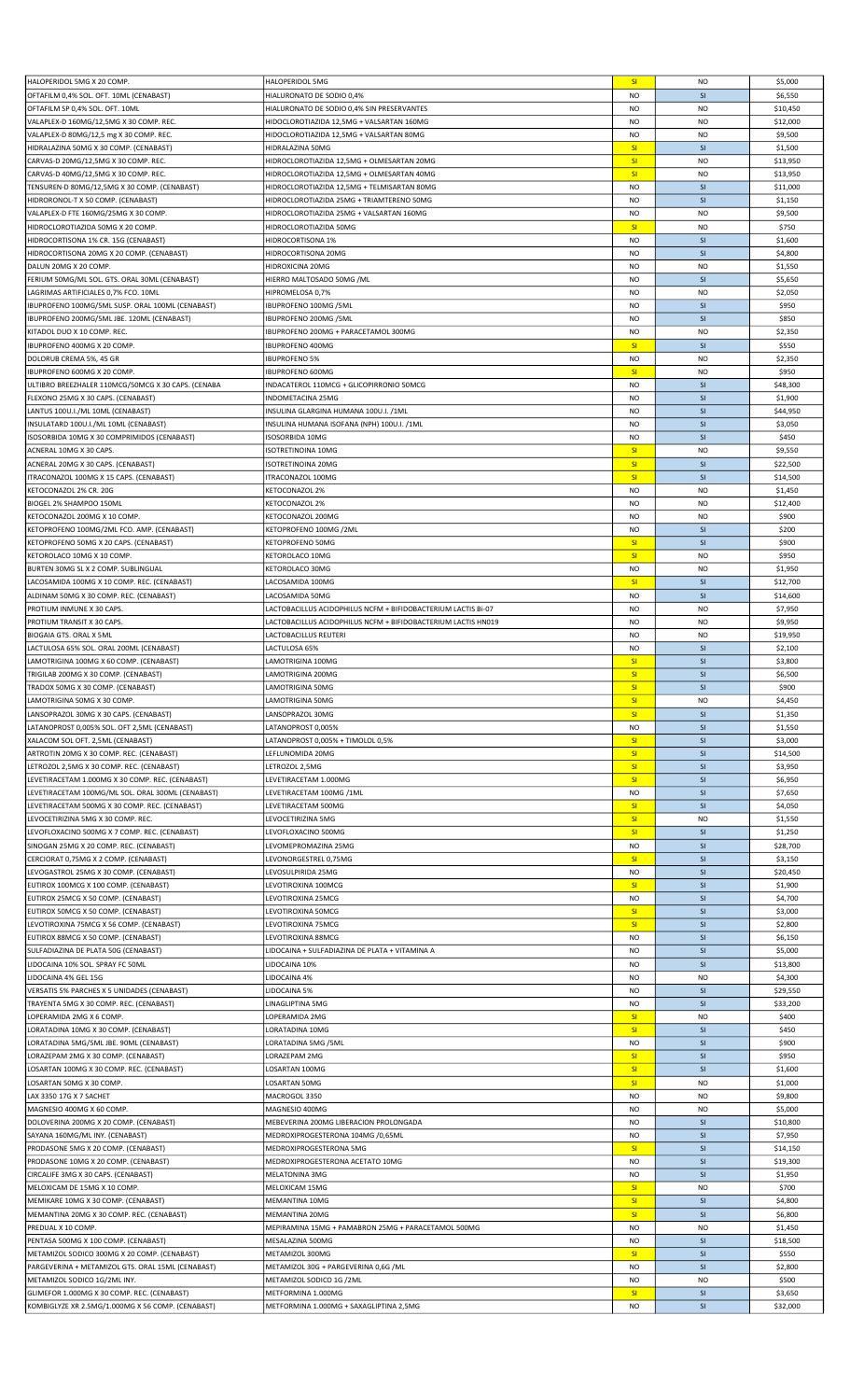| KOMBIGLYZE XR 5MG/1.000MG X 28 COMP. (CENABAST)         | METFORMINA 1.000MG + SAXAGLIPTINA 5MG       | <b>NO</b> | <b>SI</b>      | \$28,850 |
|---------------------------------------------------------|---------------------------------------------|-----------|----------------|----------|
| GALVUS-MET 50MG/1.000MG X 56 COMP. REC. (CENABAST)      | METFORMINA 1.000MG + VILDAGLIPTINA 50MG     | <b>NO</b> | SI             | \$32,200 |
| HIPOGLUCIN LP 1.000MG X 30 COMP. LIBERACION PROLONGADA  | METFORMINA 1.000MG LIBERACION PROLONGADA    | SI        | <b>NO</b>      | \$8,900  |
|                                                         |                                             |           |                |          |
| GALVUS-MET 50MG/500MG X 56 COMP. REC. (CENABAST)        | METFORMINA 500MG + VILDAGLIPTINA 50MG       | <b>NO</b> | <b>SI</b>      | \$32,200 |
| METFORMINA LP 500MG X 30 COMP. LIBERACION PROLONGADA    | METFORMINA 500MG LIBERACION PROLONGADA      | SI        | <b>NO</b>      | \$5,950  |
| GLICENEX SR 750MG X 30 COMP. LIBERACION PROLONGADA      | METFORMINA 750MG LIBERACION PROLONGADA      | SI        | <b>NO</b>      | \$6,450  |
| METFORMINA 850MG X 30 COMP.                             | METFORMINA 850MG                            | SI        | <b>NO</b>      | \$950    |
|                                                         | METFORMINA 850MG + VILDAGLIPTINA 50MG       |           |                |          |
| GALVUS-MET 50MG/850MG X 56 COMP. REC. (CENABAST)        |                                             | <b>NO</b> | SI             | \$32,200 |
| METILDOPA 250MG X 100 COMP. (CENABAST)                  | METILDOPA 250MG                             | NO        | SI             | \$4,950  |
| SOLU MEDROL 125MG/2ML (CENABAST)                        | METILPREDNISOLONA 125MG /2ML                | NO        | SI             | \$13,250 |
| MEDROL 16MG X 14 COMP. REC. (CENABAST)                  | METILPREDNISOLONA 16MG                      | <b>NO</b> | SI             | \$33,700 |
| DEPO-MEDROL 40MG/ML INY. (CENABAST)                     | METILPREDNISOLONA 40MG /ML                  | <b>NO</b> | SI             | \$16,150 |
|                                                         |                                             |           |                |          |
| MEDROL 4MG X 20 COMP. (CENABAST)                        | METILPREDNISOLONA 4MG                       | <b>NO</b> | SI             | \$18,650 |
| METOCLOPRAMIDA 10MG X 24 COMP. (CENABAST)               | METOCLOPRAMIDA 10MG                         | <b>SI</b> | SI             | \$550    |
| BETALOC ZOK 50MG X 30 COMP. REC. (CENABAST)             | METOPROLOL 50MG                             | <b>NO</b> | SI             | \$15,500 |
|                                                         |                                             |           |                |          |
| METOTREXATO 2,5MG X 100 COMP.                           | METOTREXATO 2,5MG                           | SI        | <b>NO</b>      | \$14,000 |
| METOJECT 20 MG/0,4ML SOL. INY. (CENABAST)               | METOTREXATO 20MG /0,4ML                     | <b>NO</b> | SI             | \$11,200 |
| MEDAZOL 0,75% GEL 30G (CENABAST)                        | METRONIDAZOL 0,75%                          | <b>NO</b> | <b>SI</b>      | \$3,300  |
| METRONIDAZOL 500MG X 10 OVULOS (CENABAST)               | METRONIDAZOL 500MG                          | <b>NO</b> | SI             | \$1,950  |
|                                                         |                                             |           |                |          |
| METROPAST 500MG X 20 COMP. (CENABAST)                   | METRONIDAZOL 500MG                          | SI        | SI             | \$8,500  |
| DORMONID 15MG X 30 COMP. REC. (CENABAST)                | MIDAZOLAM 15MG                              | SI        | SI             | \$21,250 |
| CIBLEX 15MG X 30 COMP. REC. (CENABAST)                  | MIRTAZAPINA 15MG                            | SI        | SI             | \$16,500 |
|                                                         |                                             |           |                |          |
| CIBLEX 30MG X 30 COMP. REC. (CENABAST)                  | MIRTAZAPINA 30MG                            | <b>SI</b> | SI             | \$4,500  |
| RESOTYL 200 MG X 30 COMPRIMIDOS (CENABAST)              | MODAFINILO 200MG                            | <b>NO</b> | SI             | \$10,000 |
| DERMATEN 0,1% CR. 15G (CENABAST)                        | MOMETASONA 0,1%                             | <b>NO</b> | SI             | \$2,800  |
| NASONEX 50MCG /DOSIS INH. 240 DOSIS (CENABAST)          | MOMETASONA 50MCG /DOSIS                     | <b>NO</b> | SI             | \$6,650  |
|                                                         |                                             |           |                |          |
| MONTELUKAST 10MG X 30 COMP. REC.                        | MONTELUKAST 10MG                            | SI        | <b>NO</b>      | \$5,500  |
| ASVENTOL 4MG X 30 SACHET (CENABAST)                     | MONTELUKAST 4MG                             | SI        | SI             | \$8,500  |
| MONKAST 5MG X 28 COMP. MAST.                            | MONTELUKAST 5MG                             | SI        | <b>NO</b>      | \$11,950 |
| MOXIFLOXACINO 0,5% SOL. OFT. 5ML (CENABAST)             | MOXIFLOXACINO 0,5%                          | <b>NO</b> | SI             | \$4,350  |
|                                                         |                                             |           |                |          |
| ALMAXOL 400MG X 10 COMP. REC. (CENABAST)                | MOXIFLOXACINO 400MG                         | SI        | SI             | \$9,200  |
| TONICO PASTEUR 100ML (CENABAST)                         | MULTIVITAMINICO                             | <b>NO</b> | SI             | \$1,250  |
| SHOT-B GS GINSENG X 30 CAPS.                            | MULTIVITAMINICO + GINSENG                   | <b>NO</b> | <b>NO</b>      | \$7,750  |
|                                                         |                                             |           |                |          |
| MUPIROCINA 2% UNG. TOP. 15G (CENABAST)                  | <b>MUPIROCINA 2%</b>                        | <b>NO</b> | SI             | \$3,150  |
| NAPROXENO SODICO 550MG X 10 COMP.                       | NAPROXENO 550MG                             | SI        | <b>NO</b>      | \$1,250  |
| NARTAN 2,5MG X 2 COMP. REC.                             | NARATRIPTAN 2,5MG                           | SI        | <b>NO</b>      | \$4,750  |
| DOOX 5MG X 30 COMP.                                     | NEVIBOLOL 5MG                               | SI        | N <sub>O</sub> | \$18,000 |
|                                                         |                                             |           |                |          |
| CARDICON RETARD 20MG X 50 COMP. REC. (CENABAST)         | NIFEDIPINO 20MG LIBERACION PROLONGADA       | NO        | SI             | \$750    |
| REGENTAL 30MG X 30 COMP. (CENABAST)                     | NIMODIPINO 30MG                             | <b>NO</b> | SI             | \$5,800  |
| NISTATINA 100.000 U.I./ML GTS. ORAL 24ML (CENABAST)     | NISTATINA 100.000U.I. /ML                   | NO        | SI             | \$7,950  |
|                                                         |                                             |           |                |          |
| NISTATINA 100.000U.I. UNG. 15G (CENABAST)               | NISTATINA 100.000UI /G                      | <b>NO</b> | SI             | \$900    |
| NITRENDIPINO 20MG X 40 COMP. (CENABAST)                 | NITRENDIPINO 20MG                           | SI        | SI             | \$750    |
| MACROSAN 100MG X 50 CAPS. (CENABAST)                    | NITROFURANTOINA 100MG                       | SI        | SI             | \$4,050  |
| MACROSAN 50MG X 30 CAPS. (CENABAST)                     | NITROFURANTOINA 50MG                        | SI        | SI             | \$3,000  |
|                                                         |                                             |           |                |          |
| ANZAP 10MG X 30 COMP. REC. (CENABAST)                   | OLANZAPINA 10MG                             | SI        | SI             | \$1,400  |
| OLANVITAE 5MG X 28 COMP. (CENABAST)                     | OLANZAPINA 5MG                              | SI        | SI             | \$7,350  |
| CARVAS 20MG X 30 COMP.                                  | OLMESARTAN 20MG                             | SI        | <b>NO</b>      | \$13,950 |
|                                                         |                                             |           |                |          |
| CARVAS 40MG X 30 COMP.                                  | OLMESARTAN 40MG                             | -SI       | NO             | \$13,950 |
| SPIOLTO RESPIMAT 2,5MCG/2,5MCG /DOSIS 30 DOSIS (CE      | OLODATEROL 2,5MCG + TIOTROPIO 2,5MCG        | <b>NO</b> | SI             | \$41,200 |
| OLOF 0,2% SOL. OFT. 5ML (CENABAST)                      | OLOPATADINA 0.2%                            | SI        | SI             | \$11,300 |
| OMEPRAZOL 20MG X 60 CAPS.                               | OMEPRAZOL 20MG                              | SI        | <b>NO</b>      | \$1,750  |
|                                                         |                                             |           |                |          |
| OTOC 4MG X 10 COMP. BUCOD. (CENABAST)                   | <b>ONDASETRON 4MG</b>                       | SI        | SI             | \$6,600  |
| ONDASETRON 4MG/2ML INY. (CENABAST)                      | ONDASETRON 4MG /2ML                         | <b>NO</b> | SI             | \$200    |
| OTOC 8MG X 10 COMP. BUCOD. (CENABAST)                   | <b>ONDASETRON 8MG</b>                       | NO        | SI             | \$4,150  |
| OSELTERO 75MG X 10 CAPS (CENABAST)                      | OSELTAMIVIR 75MG                            | SI        | SI             | \$5,750  |
|                                                         |                                             |           |                |          |
| URICONT 5MG X 40 COMP. (CENABAST)                       | <b>OXIBUTININA 5MG</b>                      | <b>NO</b> | SI             | \$2,000  |
| AMARILLA UNG. OFT. 4G                                   | OXIDO AMARILLO DE MERCURIO 2G               | <b>NO</b> | <b>NO</b>      | \$9,000  |
| PASTA LASSAR 50G (CENABAST)                             | OXIDO DE ZINC 23G + LANOLINA + VASELINA     | <b>NO</b> | SI             | \$1,600  |
|                                                         |                                             |           |                |          |
| OXOLAMINA INFANTIL JBE. 28MG/5ML 100ML                  | OXOLAMINA 28MG /5ML                         | <b>NO</b> | <b>NO</b>      | \$1,150  |
| PANTOCAL 40MG X 28 COMP. REC.                           | PANTOPRAZOL 40MG                            | SI        | <b>NO</b>      | \$8,700  |
| XUMADOL 1G X 20 SOBRES EFERV.                           | PARACETAMOL 1.000MG                         | <b>NO</b> | <b>NO</b>      | \$6,950  |
| PARACETAMOL GTS. ORAL 15 ML                             | PARACETAMOL 100MG /ML                       | <b>NO</b> | <b>NO</b>      | \$900    |
|                                                         |                                             |           |                |          |
| ALGIAFIN 120MG/5ML JBE. 60ML (CENABAST)                 | PARACETAMOL 120MG /5ML                      | <b>NO</b> | SI             | \$1,800  |
| XUMADOL 1G X 20 COMP.                                   | PARACETAMOL 1G                              | SI        | <b>NO</b>      | \$6,400  |
| PARACETAMOL TRAMADOL 325MG/37,5MG X 30 COMP. (CENABAST) | PARACETAMOL 325MG + TRAMADOL 37,5MG         | <b>NO</b> | SI             | \$1,350  |
| PARACETAMOL 500MG X 16 COMP.                            | PARACETAMOL 500MG                           | SI        | <b>NO</b>      | \$400    |
|                                                         |                                             |           |                |          |
| NOSPASMIN GTS. ORAL 15ML (CENABAST)                     | PARGEVERINA 5MG /ML                         | <b>NO</b> | SI             | \$1,550  |
| BECTAM 20MG X 30 COMP. REC. (CENABAST)                  | PAROXETINA 20MG                             | SI        | SI             | \$1,200  |
| PENICILINA G BENZATINA 1.200.000UI POLVO SUSP.INY       | PENICILINA G BENZATINA 1.200.000U.I.        | NO        | SI             | \$350    |
| PIASCLEDINE 300MG X 30 CAPS. (CENABAST)                 | PERSEA GRATTISIMA 100MG                     | <b>NO</b> | SI             | \$21,650 |
|                                                         |                                             |           |                |          |
| AGUALA GTS. ORAL 10ML (CENABAST)                        | PICOSULFATO 0,75%                           | <b>NO</b> | <b>SI</b>      | \$1,450  |
| FIBORAN 267MG X 30 CAPS. (CENABAST)                     | PIRFENIDONA 267MG                           | SI        | SI             | \$26,000 |
| PIRIDOSTIGMINA 60MG X 20 COMP. (CENABAST)               | PIRIDOSTIGMINA 60MG                         | <b>NO</b> | SI             | \$4,300  |
| PIROXICAM 20MG X 10 COMP.                               | PIROXICAM 20MG                              | <b>NO</b> | <b>NO</b>      | \$500    |
|                                                         |                                             |           |                |          |
| SYSTANE ULTRA SOL. OFT. 10ML                            | POLIETILENGLICOL 0,4% + PROPILENGLICOL 0,3% | <b>NO</b> | N <sub>O</sub> | \$21,800 |
| POTASIO GLUCONATO 31,2% ELIXIR 200ML (CENABAST)         | POTASIO GLUCONATO 31,2%                     | <b>NO</b> | SI             | \$6,000  |
| PRAMIPEXOL 0,25MG X 30 COMP (CENABAST)                  | PRAMIPEXOL 0,25MG                           | SI        | SI             | \$2,100  |
|                                                         |                                             |           |                |          |
| BIOPSOL 1MG COMPRIMIDOS X 30 COMP. (CENABAST)           | PRAMIPEXOL 1MG                              | SI        | SI             | \$5,500  |
| PREDNISOLONA 1% SOL. OFT. 5ML (CENABAST)                | PREDNISOLONA 1%                             | NO        | SI             | \$3,950  |
| CORTIPREX 20MG/5ML SUSP. ORAL 60ML                      | PREDNISONA 20MG / 5ML                       | <b>NO</b> | <b>NO</b>      | \$6,500  |
| PREDNISONA 5MG X 20 COMP. (CENABAST)                    | PREDNISONA 5MG                              | SI        | SI             | \$400    |
|                                                         |                                             |           |                |          |
| PREGABALINA 150MG X 30 CAPS. (CENABAST)                 | PREGABALINA 150MG                           | SI        | SI             | \$2,250  |
| PREGABALINA 75MG X 30 CAPS. (CENABAST)                  | PREGABALINA 75MG                            | SI        | <b>NO</b>      | \$1,350  |
| PRIMIDONA 250MG X 50 COMP. (CENABAST)                   | PRIMIDONA 250MG                             | <b>NO</b> | SI             | \$5,250  |
|                                                         |                                             |           | SI             |          |
| PROGESTERONA 200MG X 30 CAPS. (CENABAST)                | PROGESTERONA 200MG                          | <b>NO</b> |                | \$8,050  |
| PROPRANOLOL 40MG X 20 COMP. (CENABAST)                  | PROPRANOLOL 40MG                            | SI        | SI             | \$350    |
| QUETIAPINA 100MG X 30 COMP. REC. (CENABAST)             | QUETIAPINA 100MG                            | SI        | SI             | \$1,250  |
| QUETIAPINA 25MG X 30 COMP. REC. (CENABAST)              | QUETIAPINA 25MG                             | SI        | SI             | \$500    |
|                                                         |                                             |           |                |          |
| QUETIAPINA 50MG XR X 30 COMP. REC. (CENABAST)           | QUETIAPINA 50MG LIBERACION PROLONGADA       | <b>SI</b> | SI             | \$24,400 |
| NORMIX 200MG X 24 COMP. (CENABAST)                      | RIFAXIMINA 200MG                            | <b>NO</b> | SI             | \$18,000 |
| RISPERIDONA 1MG X 40 COMP. (CENABAST)                   | RISPERIDONA 1MG                             | SI        | SI             | \$1,900  |
| SPIRON 1MG/ML GTS. ORAL 30ML (CENABAST)                 | RISPERIDONA 1MG /ML                         | SI        | SI             | \$4,400  |
|                                                         |                                             |           |                |          |
| RISMIA 3MG X 30 COMP.                                   | RISPERIDONA 3MG                             | SI        | <b>NO</b>      | \$3,950  |
| XARELTO 15MG X 28 COMP. REC. (CENABAST)                 | RIVAROXABAN 15MG                            | SI        | SI             | \$54,900 |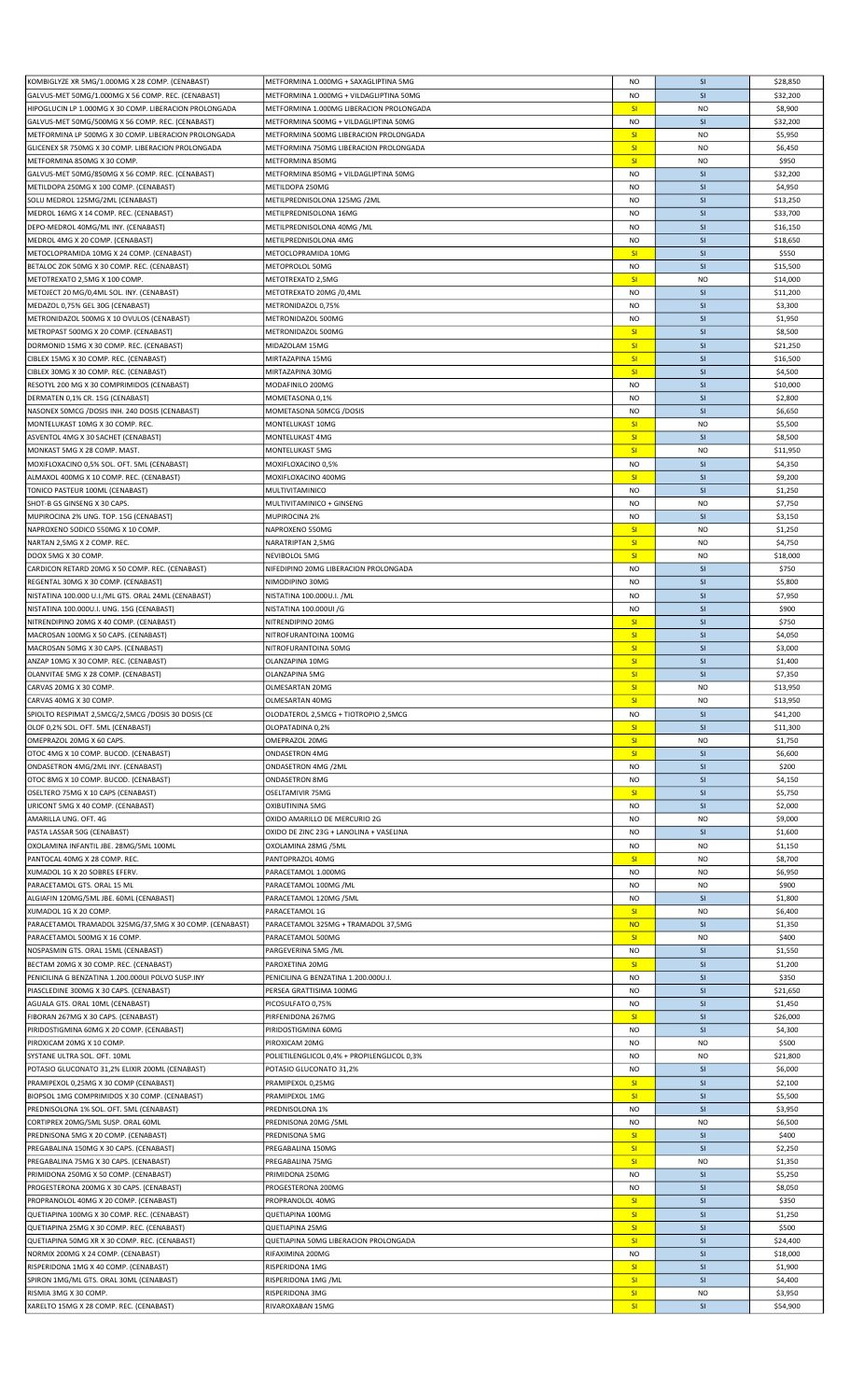| XARELTO 20MG X 28 COMP. REC. (CENABAST)                | RIVAROXABAN 20MG                              | <b>NO</b>       | <b>SI</b> | \$54,900  |
|--------------------------------------------------------|-----------------------------------------------|-----------------|-----------|-----------|
| REDISTATIN 10MG X 30 COMP. REC.                        | ROSUVASTATINA 10MG                            | SI              | <b>NO</b> | \$4,950   |
| ROSUVASTATINA 20MG X 30 COMP. REC.                     | ROSUVASTATINA 20MG                            | SI              | <b>NO</b> | \$8,500   |
| ROSUVASTATINA 40MG X 30 COMP. REC. (CENABAST)          | ROSUVASTATINA 40MG                            | SI              | SI        | \$22,500  |
| REXANEL 10MG X 30 COMP. (CENABAST)                     | RUPATADINA 10MG                               | <b>NO</b>       | <b>SI</b> | \$5,300   |
| ENTEROL S 250MG X 10 CAPS. (CENABAST)                  | SACCHAROMYCES BOULARDII 250MG                 | <b>NO</b>       | SI        | \$4,500   |
| AQUAREST 250MG SUSP. ORAL X 10 SOBRES (CENABAST)       | SACCHAROMYCES BOULARDII 250MG                 | <b>NO</b>       | SI        | \$4,850   |
| SACRUSYT HFA 200 DOSIS (CENABAST)                      | SALBUTAMOL 100MCG /DOSIS                      | <b>NO</b>       | <b>SI</b> | \$1,050   |
| SALES REHIDRATANTES 60mEq X 1 SOBRE                    | SALES REHIDRATACION 60mEq                     | <b>NO</b>       | <b>NO</b> | \$200     |
| SALES REHIDRATANTES 4 SOBRES 90 MEq ADULTOS (CENABAST) | SALES REHIDRATACION 90mEq                     | <b>NO</b>       | SI        | \$1,200   |
| SALONPAS PARCHE X 10 UNIDADES                          | SALICILATO DE METILO 36MG                     | <b>NO</b>       | <b>NO</b> | \$2,150   |
| SEREVENT LF 25MCG/DOSIS INH. 120 DOSIS (CENABAST)      | SALMETEROL 25MCG                              | <b>NO</b>       | SI        | \$4,300   |
| ONGLYZA 5MG X 28 COMP. (CENABAST)                      | SAXAGLIPTINA 5MG                              | <b>NO</b>       | SI        | \$27,500  |
| SERTRALINA 100MG X 30 COMP. REC. (CENABAST)            | SERTRALINA 100MG                              | SI              | <b>SI</b> | \$1,850   |
| SERTRALINA 50MG X 30 COMP. REC. (CENABAST)             | SERTRALINA 50MG                               | SI              | <b>SI</b> | \$650     |
| ENHORA 50MG X 5 COMP. REC.                             | SILDENAFIL 50MG                               | SI              | <b>NO</b> | \$2,450   |
| FLAPEX GTS. ORAL 15ML                                  | SIMETICONA 4%                                 | <b>NO</b>       | <b>NO</b> | \$7,250   |
| COTRIMOXAZOL FORTE X 10 COMP. REC. (CENABAST)          | SULFAMETOXAZOL 800MG + TRIMETOPRIM 160MG      | <b>NO</b>       | SI        | \$500     |
| SULFASALAZINA 500MG X 100 COMP. REC. (CENABAST)        | SULFASALAZINA 500MG                           | <b>NO</b>       | SI        | \$5,000   |
| SULFATO FERROSO 200MG X 30 COMP. (CENABAST)            | SULFATO FERROSO 200MG                         | <b>NO</b>       | SI        | \$850     |
| FERRIGOT SOL. GTS. ORAL 30ML (CENABAST)                | SULFATO FERROSO 25MG /ML                      | <b>NO</b>       | SI        | \$800     |
|                                                        |                                               | SI              | SI        | \$2,200   |
| TAXUS 20MG X 30 COMP. (CENABAST)                       | TAMOXIFENO 20MG                               | SI              | SI        |           |
| TAMSULOSINA 0,4MG X 30 CAPS. (CENABAST)                | TAMSULOSINA 0,4MG                             |                 |           | \$2,150   |
| NEFEX DUO 0,5MG/0,4MG X 30 CAPS. (CENABAST)            | TAMSULOSINA 0,4MG + DUTASTERIDE 0,5MG         | <b>NO</b>       | <b>SI</b> | \$7,000   |
| TELGARD 40MG X 30 COMP. (CENABAST)                     | TELMISARTAN 40MG                              | SI              | SI        | \$9,000   |
| TEXINAL 80MG X 30 COMP. (CENABAST)                     | TELMISARTAN 80MG                              | SI              | SI        | \$6,250   |
| ELIXINE LC 250MG X 20 LENTO CAPS. (CENABAST)           | TEOFILINA 250MG LENTOCAPS                     | <b>NO</b>       | SI        | \$14,000  |
| TERBINAFINA 1% CR. 20G                                 | TERBINAFINA 1%                                | <b>NO</b>       | <b>NO</b> | \$1,800   |
| TERBINAFINA 250MG X 28 COMP. (CENABAST)                | TERBINAFINA 250MG                             | SI              | SI        | \$4,900   |
| NEBIDO 1.000MG VIAL 1 X 4ML (CENABAST)                 | TESTOSTERONA 1.000MG /4ML                     | <b>NO</b>       | SI        | \$90,700  |
| TESTOSTERONA 250MG/ML AMP. (CENABAST)                  | TESTOSTERONA 250MG / ML                       | <b>NO</b>       | <b>SI</b> | \$16,250  |
| THYROZOL 10MG X 50 COMP. (CENABAST)                    | TIAMAZOL 10MG                                 | <b>NO</b>       | SI        | \$19,800  |
| REDUCLIM 2,5MG X 35 COMP. (CENABAST)                   | TIBOLONA 2,5MG                                | SI              | <b>SI</b> | \$5,800   |
| DUOTRAV SOL. OFT. 2,5ML (CENABAST)                     | TIMOLOL 5MG + TRAVOPROST 0,04MG               | <b>NO</b>       | <b>SI</b> | \$11,750  |
| XOLOF 0,3% SOL. OFT. 5ML (CENABAST)                    | TOBRAMICINA 0,3%                              | <b>NO</b>       | SI        | \$9,900   |
| UROSTOP 2MG X 30 COMP. REC. (CENABAST)                 | TOLTERODINA 2MG                               | SI              | <b>SI</b> | \$5,900   |
| TOPIVITAE 100MG X 28 COMP. (CENABAST)                  | TOPIRAMATO 100MG                              | SI              | SI        | \$5,100   |
| TOPIRAMATO 100MG X 60 COMP. REC. (CENABAST)            | TOPIRAMATO 100MG                              | SI              | SI        | \$9,250   |
| TOPIVITAE 25MG X 28 COMP. (CENABAST)                   | TOPIRAMATO 25MG                               | SI              | SI        | \$3,200   |
| TOPIRAMATO 50MG X 60 COMP. REC. (CENABAST)             | TOPIRAMATO 50MG                               | SI              | SI        | \$6,550   |
| TRAMADOL 100MG/ML FCO. 10ML (CENABAST)                 | TRAMADOL 100MG /ML                            | SI              | <b>SI</b> | \$750     |
| EUFINDOL 100MG LP X 30 COMP. REC. (CENABAST)           | TRAMADOL 100MG LIBERACION PROLONGADA          | SI              | SI        | \$8,200   |
| EUFINDOL LP 150MG X 30 COMP. REC. (CENABAST)           | TRAMADOL 150MG LIBERACIÓN PROLONGADA          | SI              | <b>SI</b> | \$15,000  |
| TRAMADOL 50MG X 30 CAPS. (CENABAST)                    | TRAMADOL 50MG                                 | SI              | SI        | \$1,400   |
| EUFINDOL 50MG X 30 COMP. REC. (CENABAST)               | TRAMADOL 50MG                                 | <b>NO</b>       | SI        | \$1,700   |
| TENOPROX 0,004% SOL. OFT. 2,5ML (CENABAST)             | TRAVOPROST 0,004MG                            | <b>NO</b>       | SI        | \$4,250   |
| TRITTICO 100MG X 20 COMP. (CENABAST)                   | TRAZODONA 100MG                               | <b>NO</b>       | SI        | \$3,200   |
| TONARIL 2MG X 100 COMP. (CENABAST)                     | TRIHEXIFENIDILO 2MG                           | NO              | <b>SI</b> | \$7,500   |
| DIPHERELINE 11,25 MG SUSP. INY C/SOLV (CENABAST)       | TRIPTOLERINA 11,25MG                          | <b>NO</b>       | SI        | \$93,950  |
| DECAPEPTYL 22,5MG (CENABAST)                           | TRIPTOLERINA 22,5MG                           | <b>NO</b>       | SI        | \$284,950 |
| ANORO ELLIPTA 55/22 MCG INH. 30 DOSIS (CENABAST)       | UMECLIDINIO 62,5MCG + VILANTEROL 25MCG /DOSIS | <b>NO</b>       | SI        | \$32,600  |
| VALKEM 160MG X 30 COMP. REC. (CENABAST)                | VALSARTAN 160MG                               | SI              | SI        | \$3,000   |
| VALKEM 80MG X 30 COMP. REC. (CENABAST)                 | VALSARTAN 80MG                                | SI              | SI        | \$2,650   |
| VASELINA LIQUIDA ESTERIL AMP. 10ML                     | VASELINA LIQUIDA                              | <b>NO</b>       | SI        | \$550     |
| SUBELAN XR 150MG X 30 COMP. (CENABAST)                 | VENLAFAXINA 150MG                             | SI              | SI        | \$6,250   |
| VENLAVITAE 75MG X 30 CAPS. LIBERACION PROLONGADA       | VENLAFAXINA 75MG LIBERACION PROLONGADA        | SI              | <b>NO</b> | \$10,950  |
| GALVUS 50MG X 56 COMP. (CENABAST)                      | VILDAGLIPTINA 50MG                            | <b>NO</b>       | SI        | \$26,400  |
| VITAMINA C 100MG X 100 COMP.                           | <b>VIT C 100MG</b>                            | <b>NO</b>       | <b>NO</b> | \$1,300   |
| VITAMINA B1 B6 B12 10.000U.I. 3ML X 1 AMPOLLA          | VITAMINA B1 + B6 + B12 10.000U.I.             | NO              | SI        | \$950     |
| B-COMPLEX X 90 COMP.                                   | VITAMINA B1, B2, B3, B5, B6 Y B12             | <b>NO</b>       | <b>NO</b> | \$7,000   |
| VITAMINA C 500MG + ZINC 7,5MG X 90 COMP.               | VITAMINA C 500MG                              | <b>NO</b>       | <b>NO</b> | \$5,500   |
| DVIDA 200U.I. GTS. ORAL 10ML                           | VITAMINA D3 200U.I. / GOTA                    | <b>NO</b>       | <b>NO</b> | \$12,950  |
| VITAMINA D3 800U.I. X 90 CAPS.                         | VITAMINA D3 800 U.I.                          | <b>NO</b>       | <b>NO</b> | \$7,500   |
| VITAMINA E 400U.I. X 30 CAPS.                          | VITAMINA E 400U.I.                            | SI              | <b>NO</b> | \$2,500   |
| ABECIDIN ACD SOL. ORAL 30ML (CENABAST)                 | VITAMINAS A, C, D                             | NO              | SI        | \$1,250   |
| ZINCOVIT GTS. ORAL 30ML (CENABAST)                     | ZINC SULFATO 1.37G                            | <b>NO</b>       | SI        | \$6,800   |
| ZOLPIDEM 10MG X 30 COMP. REC (CENABAST)                | ZOLPIDEM 10MG                                 | SI              | SI        | \$3,000   |
| SOMIT CR 12,5MG X 30 COMP. (CENABAST)                  | ZOLPIDEM 12,5MG                               | NO              | SI        | \$12,000  |
| ZOPERIL 7,5MG X 30 COMP. REC.                          | ZOPICLONA 7,5MG                               | SI <sub>1</sub> | <b>NO</b> | \$2,950   |
|                                                        |                                               |                 |           |           |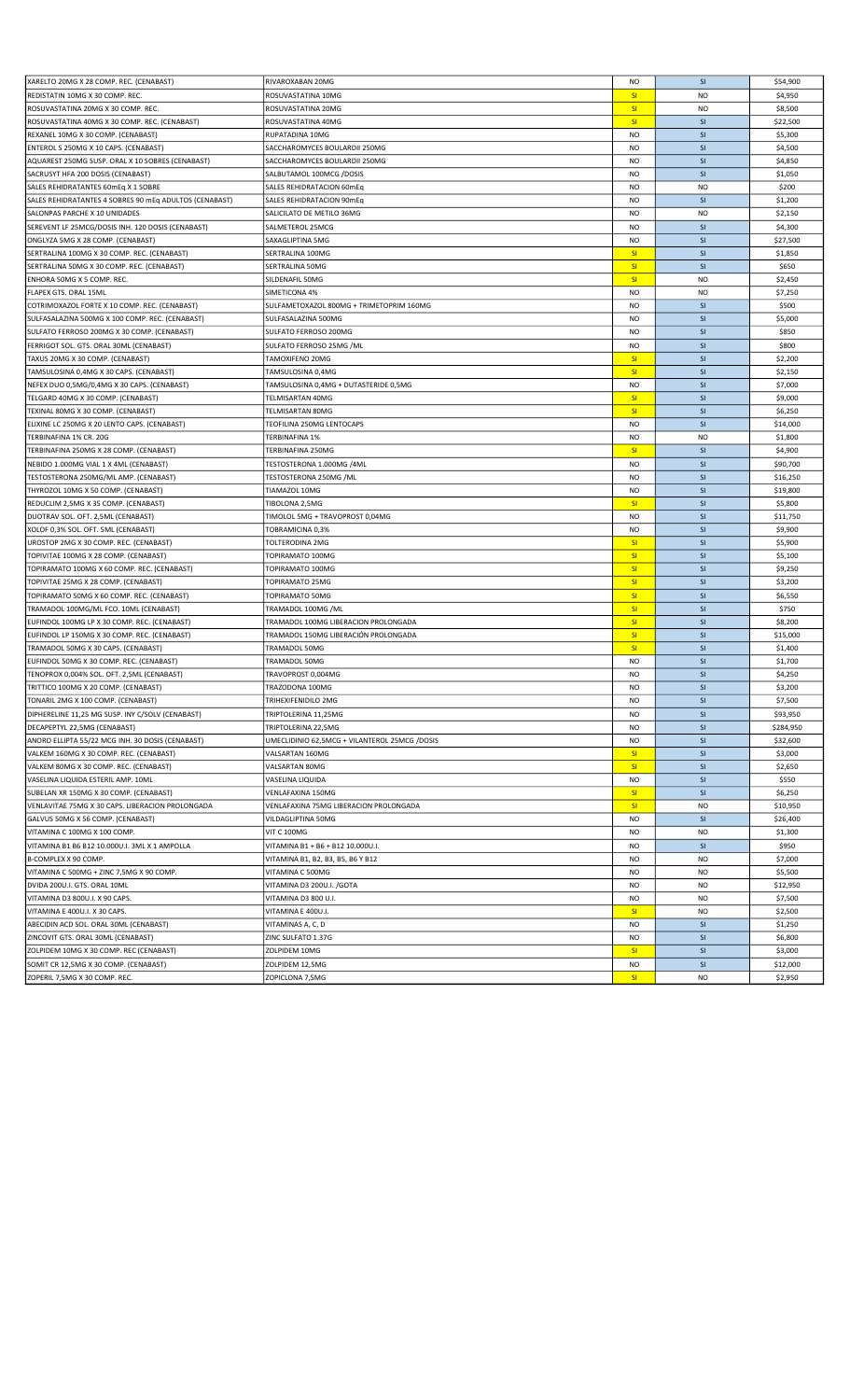| <b>INSUMO</b>                                  | <b>PRECIO</b> |
|------------------------------------------------|---------------|
| AEROCAMARA NEO PEDIATRICA BIVAL 1 MES A 5 AÑOS | \$3,700       |
| AEROCAMARA SILICONADA ADULTO                   | \$2,450       |
| AEROCAMARA SILICONADA INFANTIL                 | \$2,450       |
| <b>AGUA PARA INYECTABLE 5ML</b>                | \$200         |
| AGUJA 21G X 1 1/2                              | \$100         |
| APOSITO GASA + ALGODON 10CM X 20CM             | \$500         |
| APOSITO GASA + ALGODON 40CM X 40CM             | \$1,200       |
| APOSITO TRANSPARENTE C/ADH. 6CM X 7CM          | \$1,000       |
| BAJA LENGUA MADERA DESECHABLE 100 UNID.        | \$1,100       |
| CAJA GUANTES LATEX TALLA L                     | \$7,500       |
| CAJA GUANTES LATEX TALLA M                     | \$7,500       |
| CAJA GUANTES LATEX TALLA S                     | \$8,500       |
| CLORURO DE SODIO 0,9% 10ML AMP.                | \$300         |
| CLORURO DE SODIO 0,9% 20ML AMP.                | \$400         |
| CLORURO DE SODIO 0,9% 250ML                    | \$1,500       |
| CLORURO DE SODIO 0,9% 500ML                    | \$2,000       |
| COREGA CREMA ULTRA S/ SABOR 70G                | \$11,700      |
| COREGA POLVO ULTRA 50G                         | \$7,950       |
| COREGA TABS. BLANQUEADOR X 30 COMP.            | \$5,300       |
| <b>GASA 5 X 70CM HIDROFILA ESTERIL</b>         | \$500         |
| GASA NO TEJIDA 10CM X 10CM (2 UNIDAD)          | \$300         |
| GASA NO TEJIDA 5CM X 5CM (2 UNIDAD)            | \$200         |
| GASA PARAFINADA ESTERIL 10CM X 10CM            | \$500         |
| GYPSONA 10CM X 3M GASA YESO                    | \$2,000       |
| JERINGA 10ML C/AG 21G X 1 1/2                  | \$500         |
| JERINGA 3ML AGUJA 21G X 1 1/2 X UNIDAD         | \$400         |
| JERINGA 60ML PUNTA CATETER                     | \$400         |
| JERINGA INSULINA 1ML C/AG 30G X 8MM            | \$100         |
| LEUKOMED T. APOS. ADH. TRANS. 10CM X 12,5CM    | \$1,500       |
| MASCARILLA 3P BLANCA C/ ELASTICO X 50          | \$2,500       |
| MEDIAS ANTIEMBOLICA TALLA M                    | \$4,950       |
| <b>MEDIAS ANTIEMBOLICAS TALLA S</b>            | \$4,950       |
| NATURALIST X 500 COMP.                         | \$1,150       |
| PAÑAL ADULTO L HIPOALERGENICO 2000ML           | \$575         |
| PARCHE ESTANDAR FIRSTCARE X 25 UNIDADES        | \$450         |
| PARCHE OCULAR ADULTO 95*65MM X UNIDAD          | \$250         |
| PARCHE OCULAR INFANTIL ESTERIL X 1 UNIDAD      | \$250         |
| POVISEPT 10% 1L                                | \$6,450       |
| TELA ADH. PLASTICA 2,5CM X 9M                  | \$1,000       |
| TELA ADH. SEDA 2,5CM X 9M                      | \$1,000       |
| TELA ADHESIVA MICROPOROSA 2.5CM                | \$1,250       |
| TELA NO TEJIDA ADH. 10CM X 10M                 | \$5,000       |
| TERMOMETRO DIGITAL PUNTA RIGIDA                | \$1,950       |